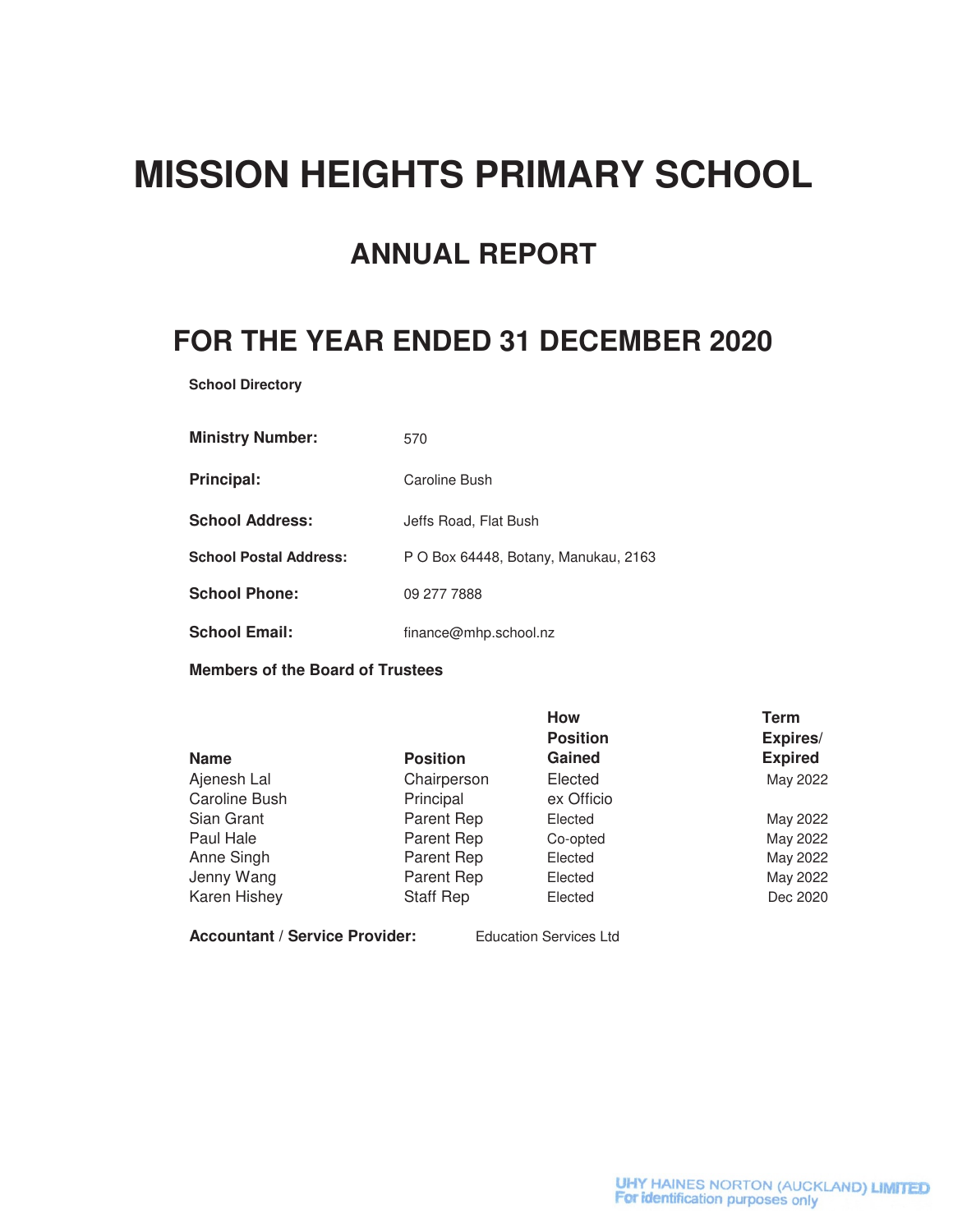# **MISSION HEIGHTS PRIMARY SCHOOL**

Annual Report - For the year ended 31 December 2020

### **Index**

#### **Page Statement**

### **Financial Statements**

- 1 Statement of Responsibility
- 2 Statement of Comprehensive Revenue and Expense
- 3 Statement of Changes in Net Assets/Equity
- 4 Statement of Financial Position
- 5 Statement of Cash Flows
- 6 12 Statement of Accounting Policies
- 13 20 Notes to the Financial Statements

### **Other Information**

Analysis of Variance

Kiwisport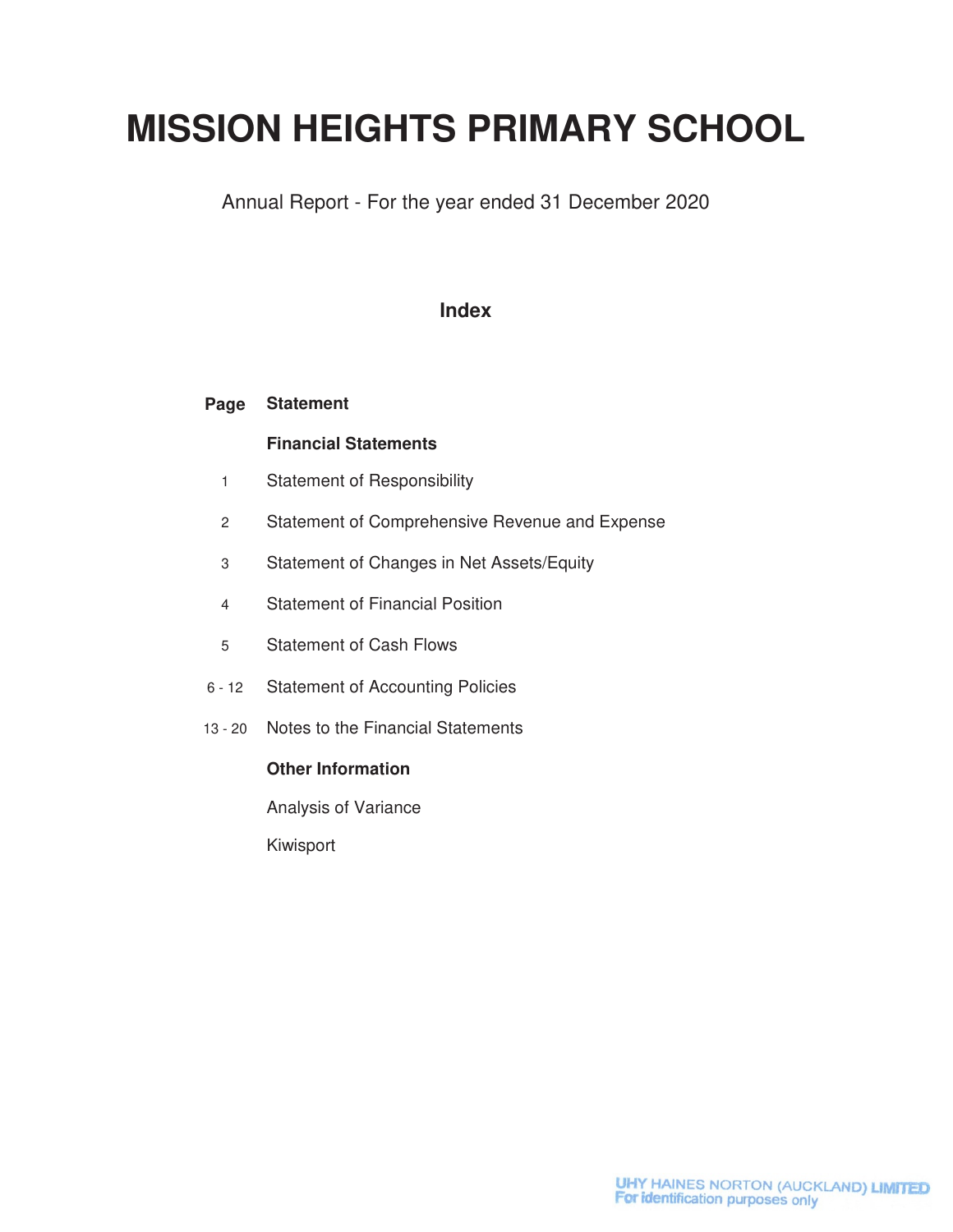## **Mission Heights Primary School**

## **Statement of Responsibility**

For the year ended 31 December 2020

The Board of Trustees accepts responsibility for the preparation of the annual financial statements and the judgements used in these financial statements.

The management (including the principal and others as directed by the Board) accepts responsibility for establishing and maintaining a system of internal controls designed to provide reasonable assurance as to the integrity and reliability of the school's financial reporting.

It is the opinion of the Board and management that the annual financial statements for the financial year ended 31 December 2020 fairly reflects the financial position and operations of the school.

The School's 2020 financial statements are authorised for issue by the Board.

**Ajenesh Lal**

Full Name of Board Chairperson **Full Name of Principal** 

Signature of Board Chairperson Signature of Principal

**21st September 2021**

Date: **Date: Date: Date: Date: Date: Date: Date: Date: Date: Date: Date: Date: Date: Date: Date: Date: Date: Date: Date: Date: Date: Date: Date: Date: Date: Date: Date:**

Caroline Sarah Bush



23.09.21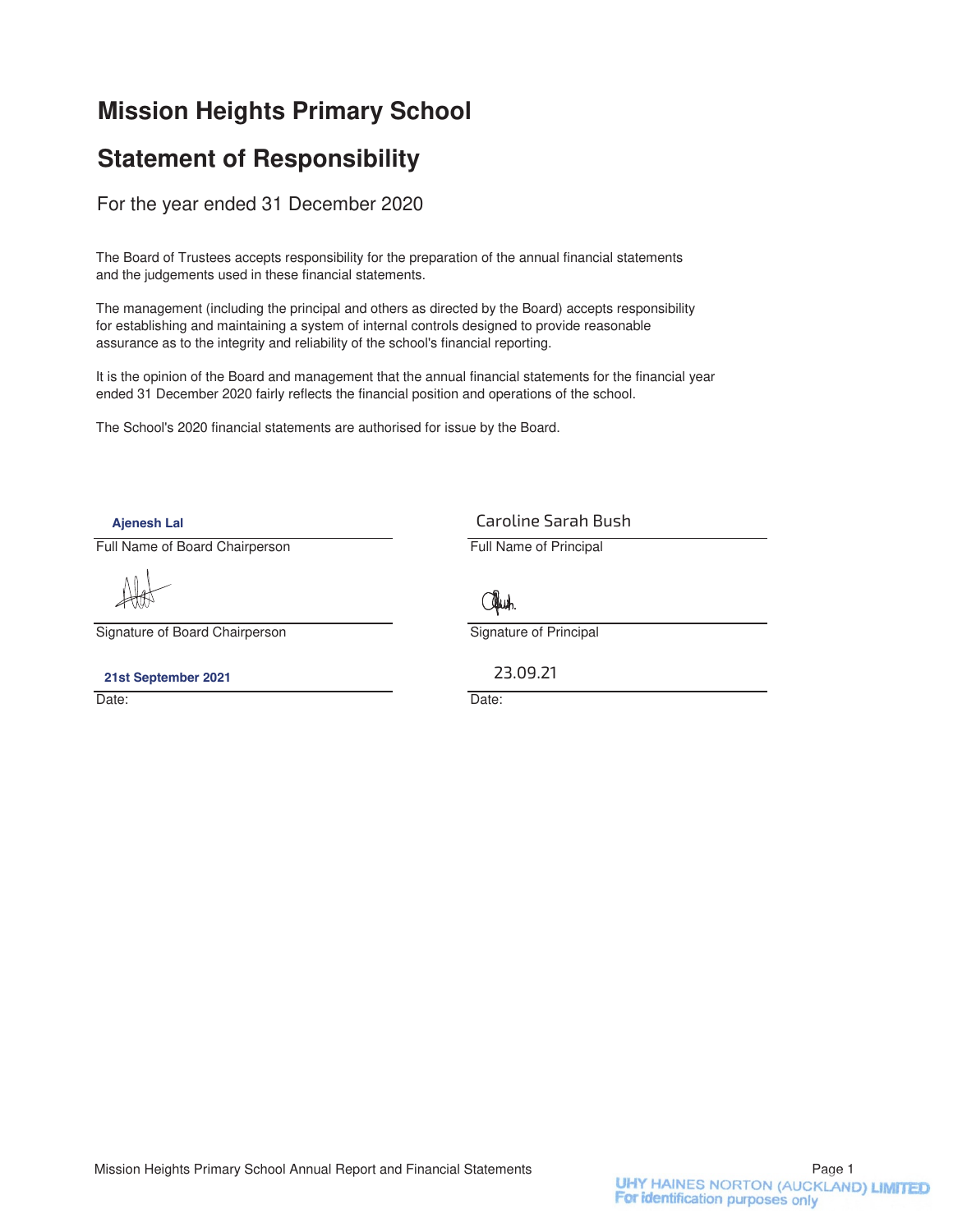### **Mission Heights Primary School Statement of Comprehensive Revenue and Expense**

For the year ended 31 December 2020

|                                                      |                | 2020         | 2020<br><b>Budget</b> | 2019         |
|------------------------------------------------------|----------------|--------------|-----------------------|--------------|
|                                                      | <b>Notes</b>   | Actual<br>\$ | (Unaudited)<br>S      | Actual<br>\$ |
| Revenue                                              |                |              |                       |              |
| Government Grants                                    | 2              | 5,618,356    | 5,079,414             | 5,124,792    |
| <b>Locally Raised Funds</b>                          | 3              | 311,920      | 337,366               | 311,212      |
| Interest income                                      |                | 63,977       | 50,000                | 72,496       |
| Gain on Sale of Property, Plant and Equipment        |                |              |                       | 1,959        |
| Other Revenue                                        |                | 140          |                       |              |
|                                                      |                | 5,994,393    | 5,466,780             | 5,510,459    |
| <b>Expenses</b>                                      |                |              |                       |              |
| <b>Locally Raised Funds</b>                          | 3              | 75.167       | 203.900               | 174,819      |
| <b>Learning Resources</b>                            | 4              | 3,516,515    | 3,111,734             | 3,248,713    |
| Administration                                       | 5              | 227,562      | 289,892               | 244,891      |
| Finance                                              |                | 4,316        | 4.020                 | 5,083        |
| Property                                             | 6              | 1,601,429    | 1,709,478             | 1,614,786    |
| Depreciation                                         | $\overline{7}$ | 156,045      | 181,000               | 148,599      |
| Loss on Disposal of Property, Plant and Equipment    |                | 14,132       |                       | 12,493       |
|                                                      |                | 5,595,166    | 5,500,024             | 5,449,384    |
| Net Surplus / (Deficit) for the year                 |                | 399,227      | (33, 244)             | 61,075       |
| Other Comprehensive Revenue and Expenses             |                |              |                       |              |
| Total Comprehensive Revenue and Expense for the Year |                | 399,227      | (33, 244)             | 61,075       |

The above Statement of Comprehensive Revenue and Expense should be read in conjunction with the accompanying notes which form part of these financial statements.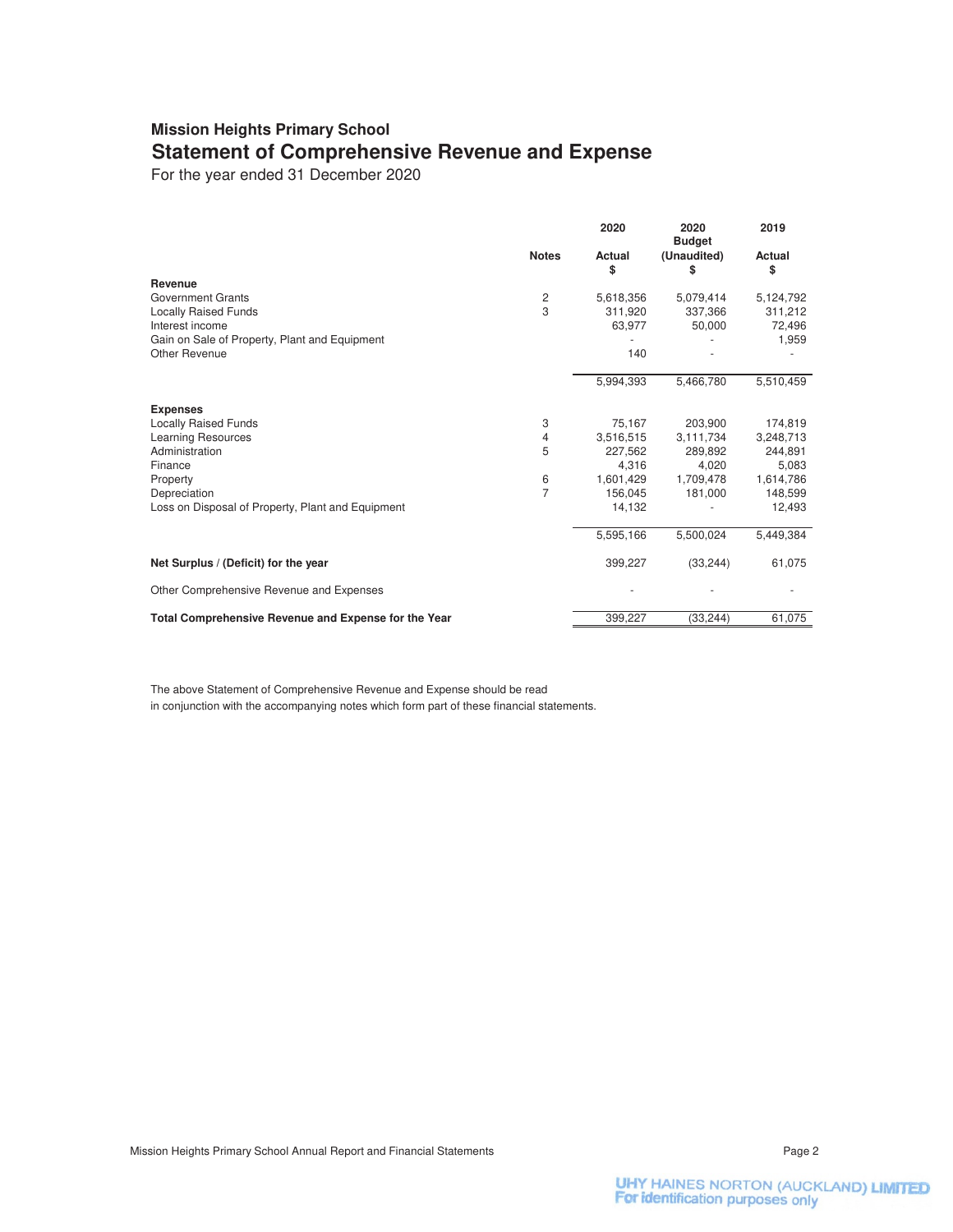### **Mission Heights Primary School Statement of Changes in Net Assets/Equity**

For the year ended 31 December 2020

|                                                                                                              | <b>Notes</b> | Actual<br>2020 | <b>Budget</b><br>(Unaudited)<br>2020 | Actual<br>2019 |
|--------------------------------------------------------------------------------------------------------------|--------------|----------------|--------------------------------------|----------------|
|                                                                                                              |              | \$             | S                                    | \$             |
| <b>Balance at 1 January</b>                                                                                  |              | 2,501,220      | 2,433,545                            | 2,427,474      |
| Total comprehensive revenue and expense for the year<br>Capital Contributions from the Ministry of Education |              | 399,227        | (33, 244)                            | 61,075         |
| Contribution - Furniture and Equipment Grant                                                                 |              |                |                                      | 12,671         |
| Adjustment to Accumulated surplus/(deficit) from adoption of PBE IFRS 9                                      |              |                |                                      |                |
| <b>Equity at 31 December</b>                                                                                 | 22           | 2,900,447      | 2,400,301                            | 2,501,220      |
|                                                                                                              |              |                |                                      |                |
| <b>Retained Earnings</b>                                                                                     |              | 2,900,447      | 2.400.301                            | 2,501,220      |
| <b>Equity at 31 December</b>                                                                                 |              | 2,900,447      | 2,400,301                            | 2,501,220      |

The above Statement of Changes in Net Assets/Equity should be read in conjunction with the accompanying notes which form part of these financial statements.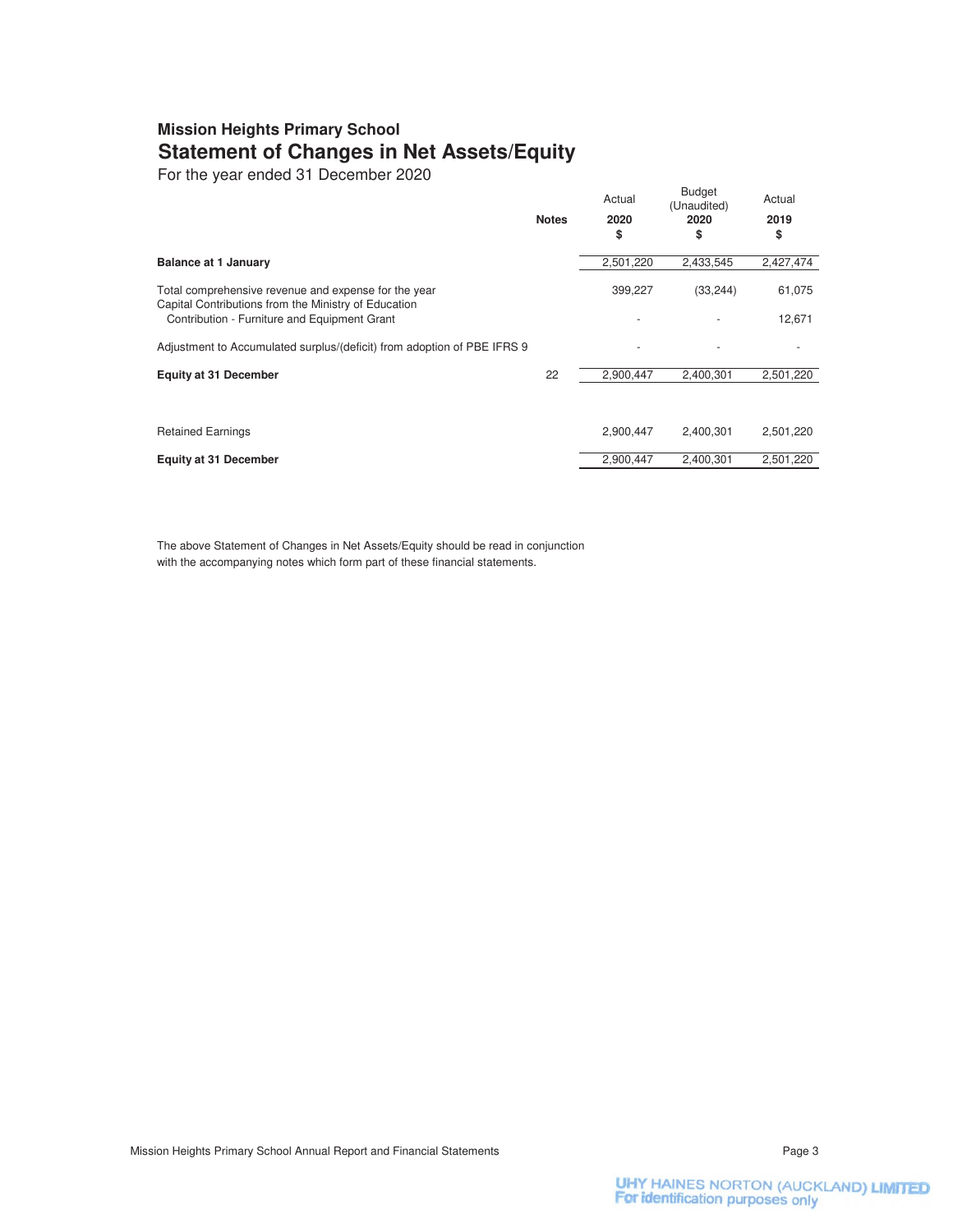### **Mission Heights Primary School Statement of Financial Position**

As at 31 December 2020

|                                           |              | 2020         | 2020<br><b>Budget</b> | 2019         |
|-------------------------------------------|--------------|--------------|-----------------------|--------------|
|                                           | <b>Notes</b> | Actual<br>\$ | (Unaudited)<br>\$     | Actual<br>\$ |
| <b>Current Assets</b>                     |              |              |                       |              |
| Cash and Cash Equivalents                 | 8            | 57,596       | 46,788                | 73,717       |
| <b>Accounts Receivable</b>                | 9            | 288,792      | 241,980               | 227,155      |
| <b>GST Receivable</b>                     |              | 62,032       | 16,003                | 8,790        |
| Prepayments                               | 10           | 14,287       | 23,803                | 10,911       |
| Investments                               | 16           | 1,736,064    | 1,795,929             | 615,929      |
| Funds owed for Capital Works Projects     |              | 26,904       |                       |              |
|                                           |              | 2,185,675    | 2,124,503             | 936,502      |
| <b>Current Liabilities</b>                |              |              |                       |              |
| <b>Accounts Payable</b>                   | 12           | 431,718      | 262,389               | 240,997      |
| Revenue Received in Advance               | 13           | 3,123        | 23,771                | 29,848       |
| Provision for Cyclical Maintenance        | 14           | 6,000        | 57,967                | 94,578       |
| Finance Lease Liability - Current Portion | 15           | 23,138       | 20,621                | 22,435       |
| Funds held for Capital Works Projects     | 16           |              |                       | 26,194       |
|                                           |              | 463,979      | 364,748               | 414,052      |
| <b>Working Capital Surplus/(Deficit)</b>  |              | 1,721,696    | 1,759,755             | 522,450      |
| <b>Non-current Assets</b>                 |              |              |                       |              |
| Investments (more than 12 months)         | 10           | 488,869      |                       | 1,337,208    |
| Property, Plant and Equipment             | 11           | 730,857      | 676,767               | 673,589      |
|                                           |              | 1,219,726    | 676,767               | 2,010,797    |
| <b>Non-current Liabilities</b>            |              |              |                       |              |
| Provision for Cyclical Maintenance        | 14           | 6,210        |                       |              |
| Finance Lease Liability                   | 15           | 34,765       | 36,221                | 32,027       |
|                                           |              | 40,975       | 36,221                | 32,027       |
| <b>Net Assets</b>                         |              | 2,900,447    | 2,400,301             | 2,501,220    |
|                                           |              |              |                       |              |
| Equity                                    |              | 2,900,447    | 2,400,301             | 2,501,220    |
|                                           |              |              |                       |              |

The above Statement of Financial Position should be read in conjunction with the accompanying notes which form part of these financial statements.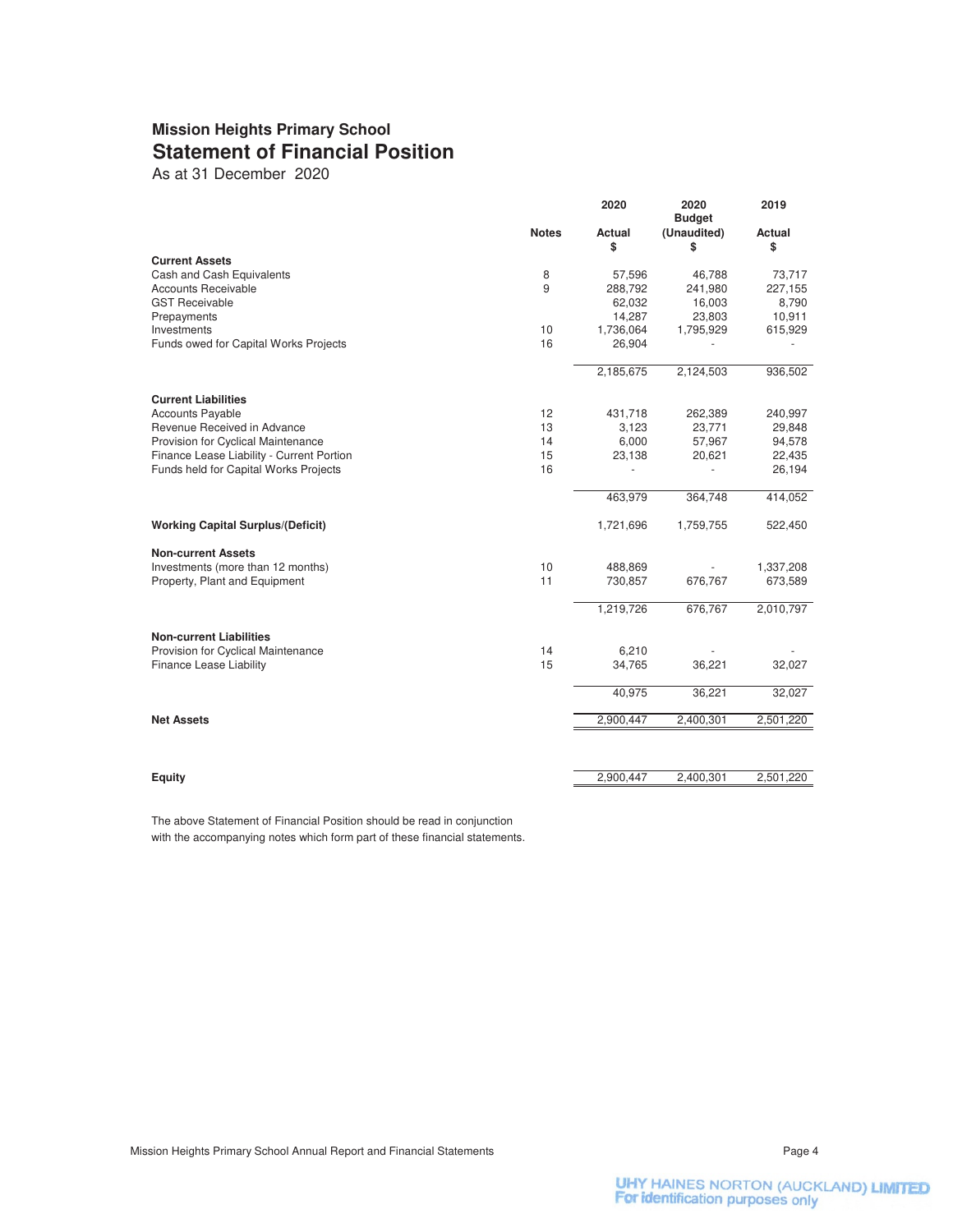### **Mission Heights Primary School Statement of Cash Flows**

For the year ended 31 December 2020

|                                                                    | 2020         | 2020<br><b>Budget</b> | 2019         |
|--------------------------------------------------------------------|--------------|-----------------------|--------------|
| <b>Note</b>                                                        | Actual<br>\$ | (Unaudited)<br>\$     | Actual<br>\$ |
| <b>Cash flows from Operating Activities</b>                        |              |                       |              |
| <b>Government Grants</b>                                           | 1,271,957    | 1,102,940             | 1,061,241    |
| <b>Locally Raised Funds</b>                                        | 279,412      | 306,366               | 322,802      |
| Goods and Services Tax (net)                                       | (53, 242)    |                       | 7,213        |
| Payments to Employees                                              | (587, 576)   | (560, 992)            | (556, 731)   |
| <b>Payments to Suppliers</b>                                       | (563, 582)   | (601, 031)            | (676, 358)   |
| Cyclical Maintenance Payments in the year                          |              | (38,000)              |              |
| <b>Interest Paid</b>                                               | (4,316)      | (4,020)               | (5,083)      |
| <b>Interest Received</b>                                           | 65,851       | 50,000                | 80,739       |
| Net cash from Operating Activities                                 | 408,504      | 255,263               | 233,823      |
| <b>Cash flows from Investing Activities</b>                        |              |                       |              |
| Proceeds from Sale of Property Plant & Equipment (and Intangibles) |              |                       | 2.487        |
| Purchase of Property Plant & Equipment (and Intangibles)           | (200, 133)   | (212,000)             | (173, 273)   |
| Purchase of Investments                                            | (471, 272)   |                       | (227, 387)   |
| Proceeds from Sale of Investments                                  | 199,473      |                       | 190,179      |
| Net cash from Investing Activities                                 | (471, 932)   | (212,000)             | (207, 994)   |
| <b>Cash flows from Financing Activities</b>                        |              |                       |              |
| Furniture and Equipment Grant                                      |              |                       | 12,671       |
| <b>Finance Lease Payments</b>                                      | (17, 123)    | (22,050)              | (16, 552)    |
| Funds Held for Capital Works Projects                              | 64,430       |                       | 26,194       |
| Net cash from Financing Activities                                 | 47,307       | (22,050)              | 22,313       |
| Net increase/(decrease) in cash and cash equivalents               | (16, 121)    | 21,213                | 48,142       |
| 8<br>Cash and cash equivalents at the beginning of the year        | 73,717       | 25,575                | 25,575       |
| 8<br>Cash and cash equivalents at the end of the year              | 57,596       | 46.788                | 73,717       |

The statement of cash flows records only those cash flows directly within the control of the School. This means centrally funded teachers' salaries and the use of land and buildings grant and expense have been excluded.

The above Cash Flow Statement should be read in conjunction with the accompanying notes which form part of these financial statements.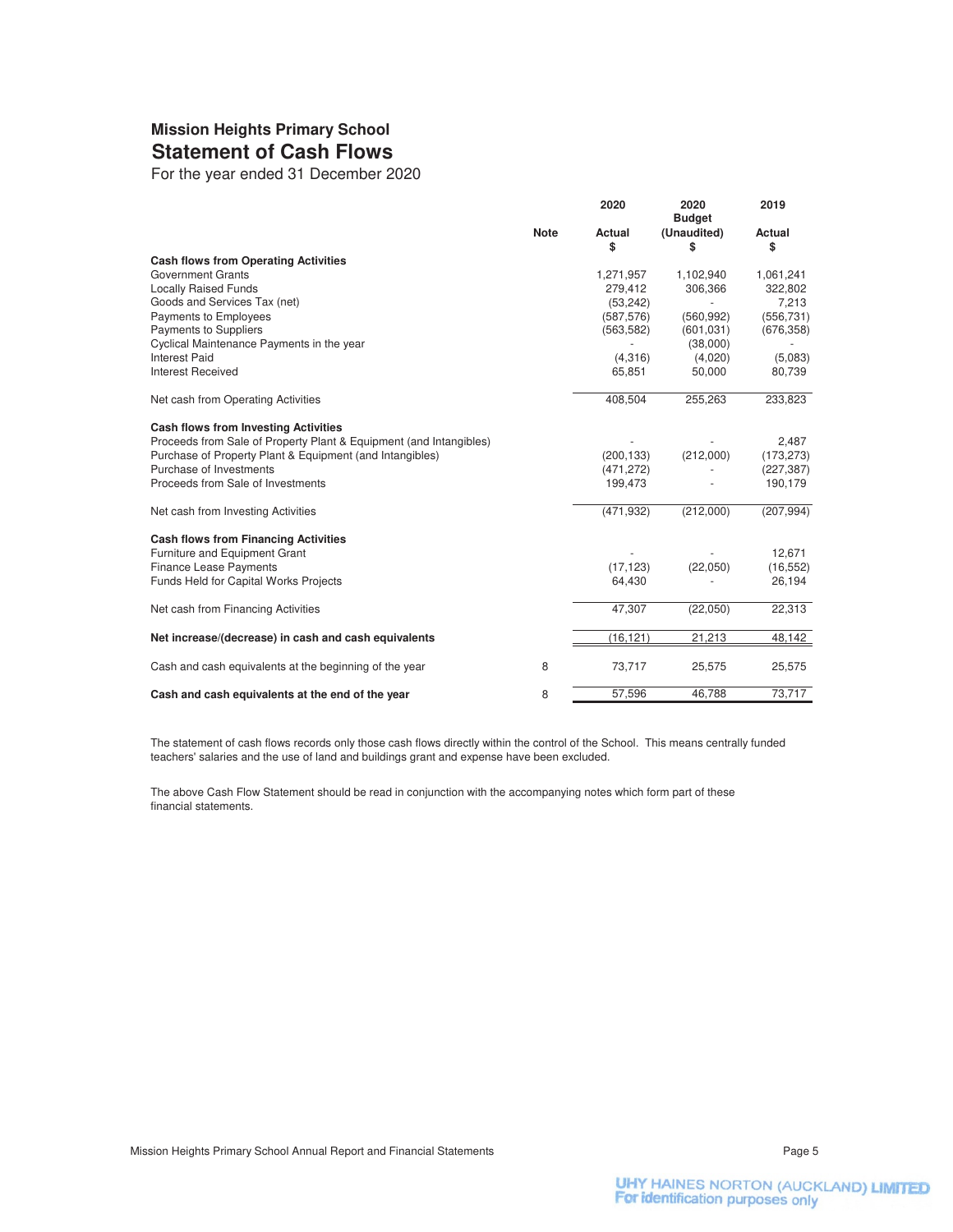### **Mission Heights Primary School Notes to the Financial Statements For the year ended 31 December 2020**

#### **1. Statement of Accounting Policies**

#### **a) Reporting Entity**

Mission Heights Primary School (the School) is a Crown entity as specified in the Crown Entities Act 2004 and a school as described in the Education and Training Act 2020. The Board of Trustees (the Board) is of the view that the School is a public benefit entity for financial reporting purposes.

#### **b) Basis of Preparation**

#### **Reporting Period**

The financial reports have been prepared for the period 1 January 2020 to 31 December 2020 and in accordance with the requirements of the Public Finance Act 1989.

#### **Basis of Preparation**

The financial statements have been prepared on a going concern basis, and the accounting policies have been consistently applied throughout the period.

#### **Financial Reporting Standards Applied**

The Education and Training Act 2020 requires the School, as a Crown entity, to prepare financial statements in accordance with generally accepted accounting practice. The financial statements have been prepared in accordance with generally accepted accounting practice in New Zealand, applying Public Sector Public Benefit Entity (PBE) Standards Reduced Disclosure Regime as appropriate to public benefit entities that qualify for Tier 2 reporting. The school is considered a Public Benefit Entity as it meets the criteria specified as "having a primary objective to provide goods and/or services for community or social benefit and where any equity has been provided with a view to supporting that primary objective rather than for financial return to equity holders".

#### **PBE Accounting Standards Reduced Disclosure Regime**

The School qualifies for Tier 2 as the school is not publicly accountable and is not considered large as it falls below the expenditure threshold of \$30 million per year. All relevant reduced disclosure concessions have been taken.

#### **Measurement Base**

The financial statements are prepared on the historical cost basis unless otherwise noted in a specific accounting policy.

#### **Presentation Currency**

These financial statements are presented in New Zealand dollars, rounded to the nearest dollar.

#### **Specific Accounting Policies**

The accounting policies used in the preparation of these financial statements are set out below.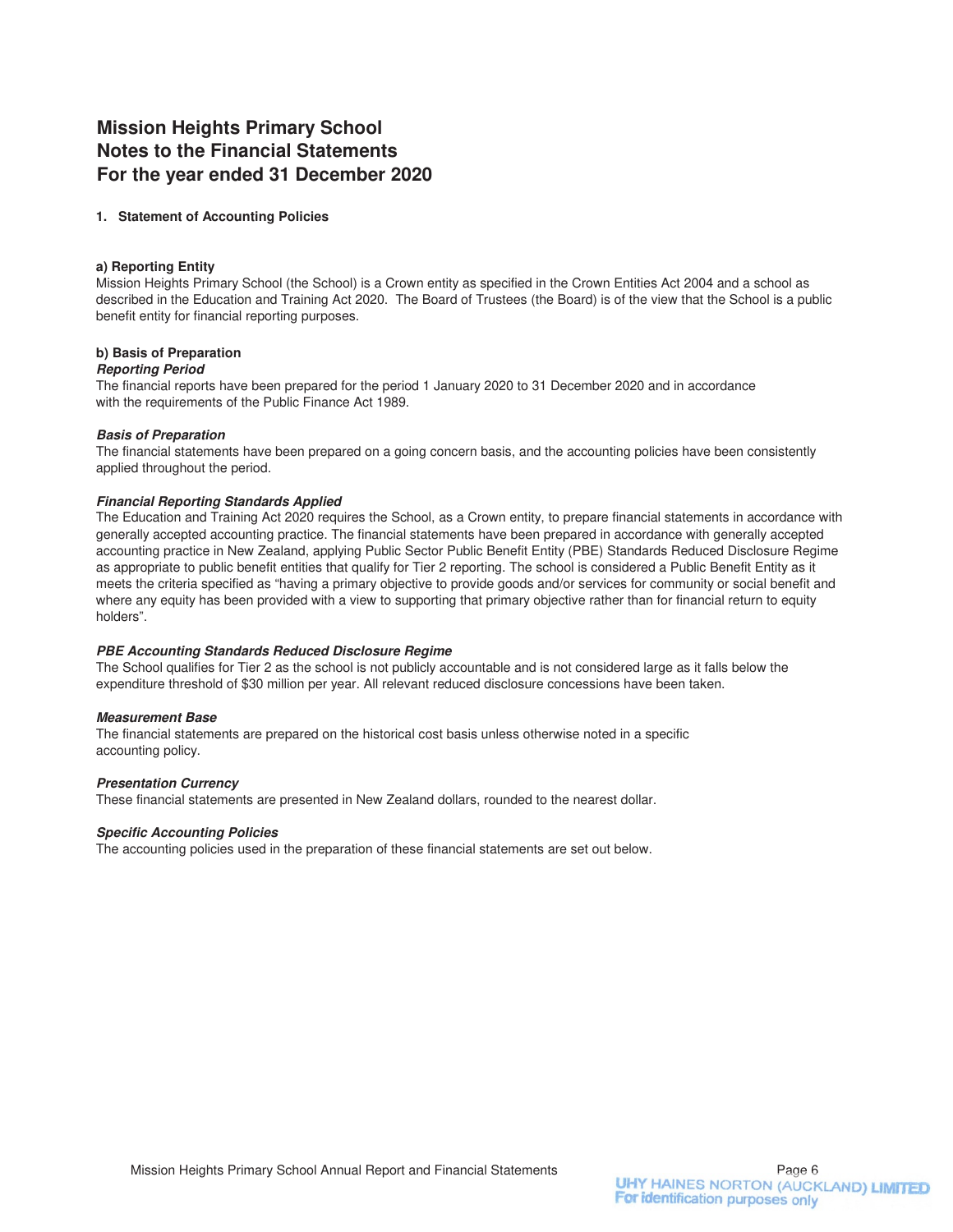#### **Critical Accounting Estimates And Assumptions**

The preparation of financial statements requires management to make judgements, estimates and assumptions that affect the application of accounting policies and the reported amounts of assets, liabilities, revenue and expenses. Actual results may differ from these estimates.

Estimates and underlying assumptions are reviewed on an ongoing basis. Revisions to accounting estimates are recognised in the period in which the estimate is revised and in any future periods affected.

#### Cyclical maintenance

A school recognises its obligation to maintain the Ministry's buildings in a good state of repair as a provision for cyclical maintenance. This provision relates mainly to the painting of the school buildings. The estimate is based on the school's long term maintenance plan which is prepared as part of its 10 Year Property Planning process. During the year, the Board assesses the reasonableness of its 10 Year Property Plan on which the provision is based. Cyclical maintenance is disclosed at note 14.

#### Useful lives of property, plant and equipment

The School reviews the estimated useful lives of property, plant and equipment at the end of each reporting date. The School believes that the estimated useful lives of the property, plant and equipment as disclosed in the Significant Accounting Policies are appropriate to the nature of the property, plant and equipment at reporting date. Property, plant and equipment is disclosed at note 11.

#### **Critical Judgements in applying accounting policies**

Management has exercised the following critical judgements in applying accounting policies:

#### Classification of leases

Determining whether a lease is a finance lease or an operating lease requires judgement as to whether the lease transfers substantially all the risks and rewards of ownership to the school. Judgement is required on various aspects that include, but are not limited to, the fair value of the leased asset, the economic life of the leased asset, whether or not to include renewal options in the lease term, and determining an appropriate discount rate to calculate the present value of the minimum lease payments. Classification as a finance lease means the asset is recognised in the statement of financial position as property, plant, and equipment, whereas for an operating lease no such asset is recognised.

#### Recognition of grants

The School reviews the grants monies received at the end of each reporting period and whether any require a provision to carryforward amounts unspent. The School believes all grants received have been appropriately recognised as a liability if required. Government grants are disclosed at note 2.

#### **c) Revenue Recognition**

#### **Government Grants**

The school receives funding from the Ministry of Education. The following are the main types of funding that the School receives;

Operational grants are recorded as revenue when the School has the rights to the funding, which is in the year that the funding is received.

Teachers salaries grants are recorded as revenue when the School has the rights to the funding in the salary period they relate to. The grants are not received in cash by the School and are paid directly to teachers by the Ministry of Education.

Use of land and buildings grants are recorded as revenue in the period the School uses the land and buildings. These are not received in cash by the School as they equate to the deemed expense for using the land and buildings which are owned by the Crown.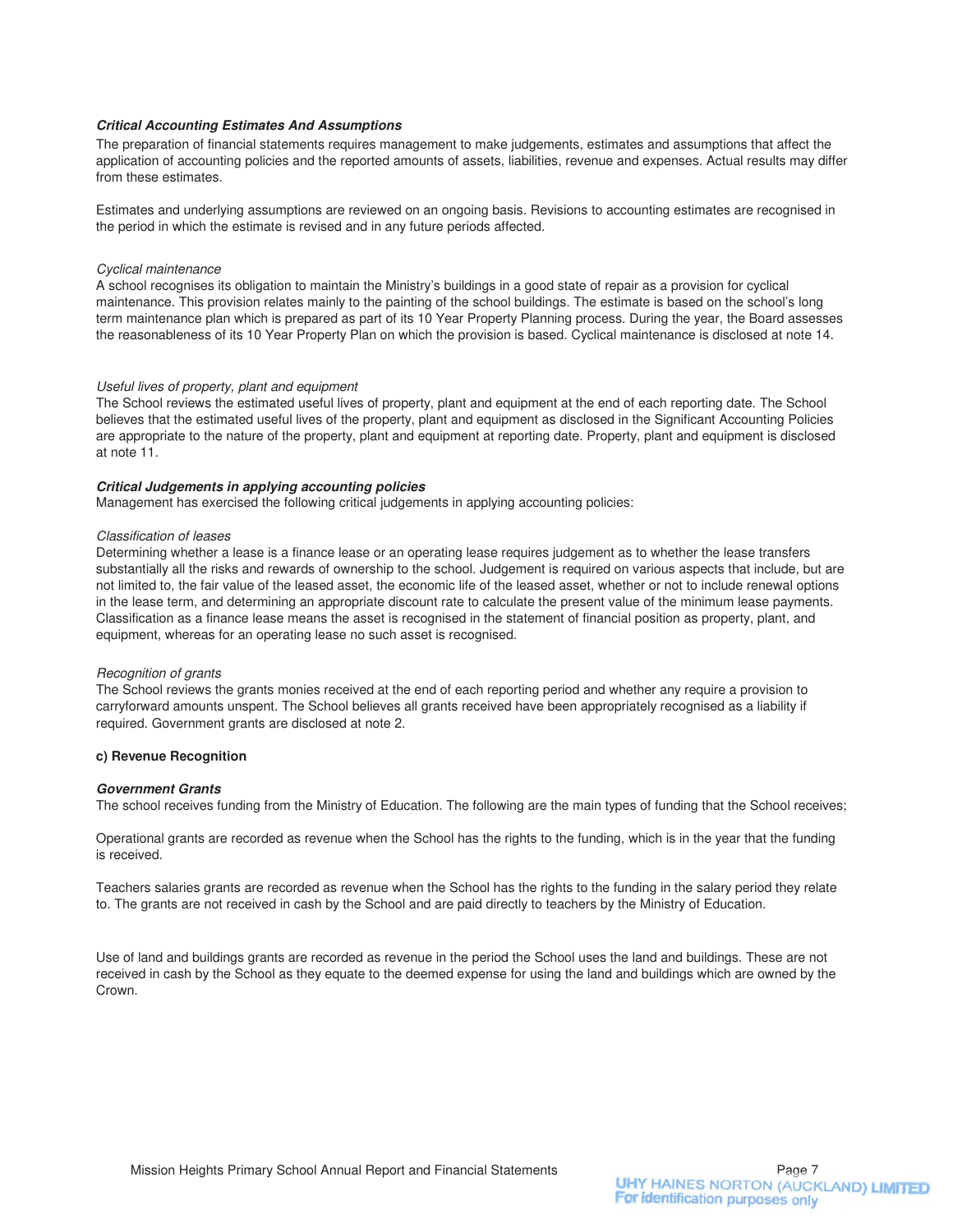#### **Other Grants**

Other grants are recorded as revenue when the School has the rights to the funding, unless there are unfulfilled conditions attached to the grant, in which case the amount relating to the unfulfilled conditions is recognised as a liability and released to revenue as the conditions are fulfilled.

#### **Donations, Gifts and Bequests**

Donations, gifts and bequests are recorded as revenue when their receipt is formally acknowledged by the School.

#### **Interest Revenue**

Interest Revenue earned on cash and cash equivalents and investments is recorded as revenue in the period it is earned.

#### **d) Use of Land and Buildings Expense**

The property from which the School operates is owned by the Crown and managed by the Ministry of Education on behalf of the Crown. The School's use of the land and buildings as occupant is based on a property occupancy document as gazetted by the Ministry. The expense is based on an assumed market rental yield on the value of land and buildings as used for rating purposes. This is a non-cash expense that is offset by a non-cash grant from the Ministry.

#### **e) Operating Lease Payments**

Payments made under operating leases are recognised in the Statement of Comprehensive Revenue and Expense on a straight line basis over the term of the lease.

#### **f) Finance Lease Payments**

Finance lease payments are apportioned between the finance charge and the reduction of the outstanding liability. The finance charge is allocated to each period during the lease term on an effective interest basis.

#### **g) Cash and Cash Equivalents**

Cash and cash equivalents include cash on hand, bank balances, deposits held at call with banks, and other short term highly liquid investments with original maturities of 90 days or less, and bank overdrafts. The carrying amount of cash and cash equivalents represent fair value.

#### **h) Accounts Receivable**

Short-term receivables are recorded at the amount due, less an allowance for credit losses (uncollectable debts). The schools receivables are largely made up of funding from the Ministry of Education, therefore the level of uncollectable debts is not considered to be material. However, short-term receivables are written off when there is no reasonable expectation of recovery.

#### **i) Inventories**

Inventories are consumable items held for sale . They are stated at the lower of cost and net realisable value. Cost is determined on a first in, first out basis. Net realisable value is the estimated selling price in the ordinary course of activities less the estimated costs necessary to make the sale. Any write down from cost to net realisable value is recorded as an expense in the Statement of Comprehensive Revenue and Expense in the period of the write down.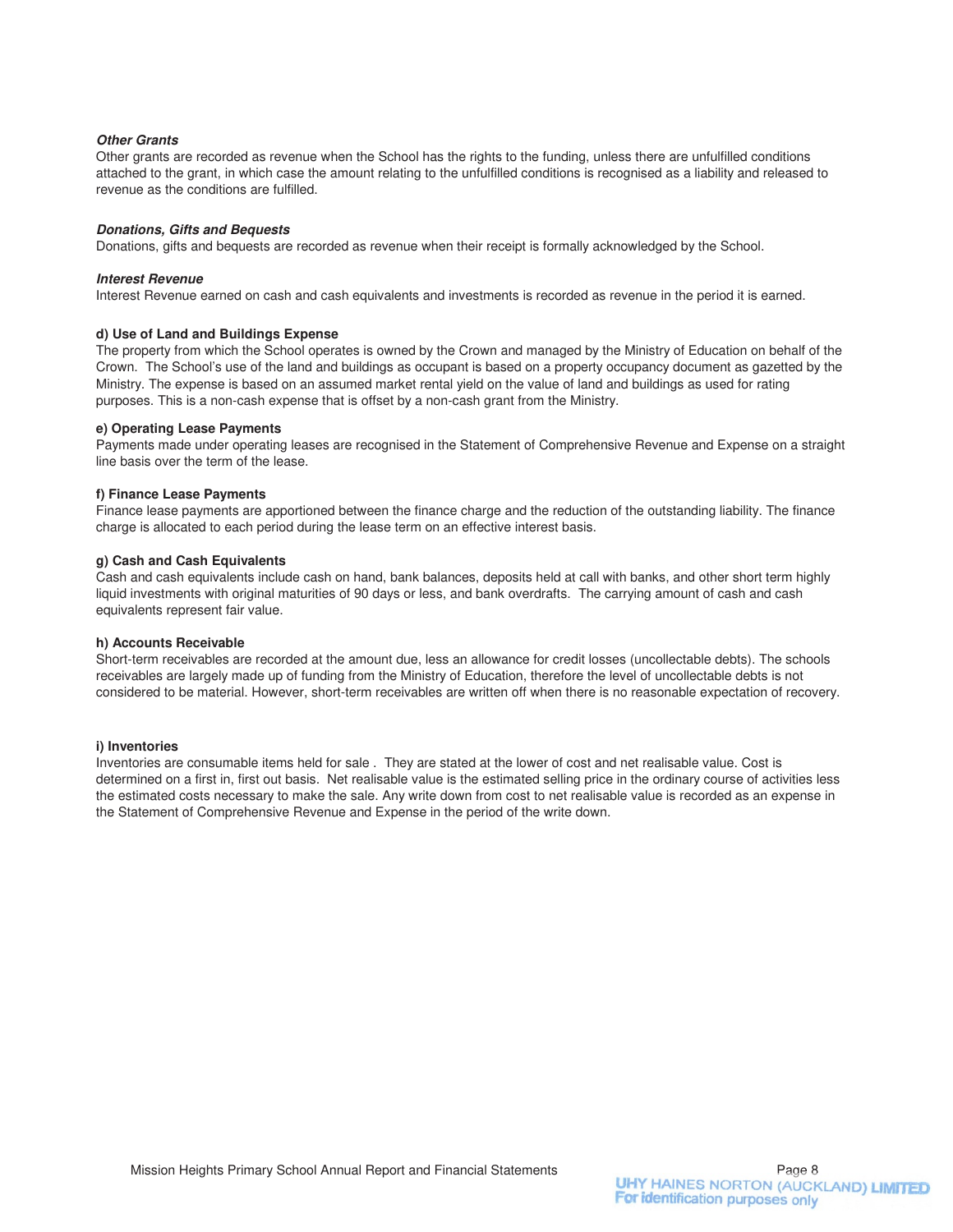#### **j) Investments**

Bank term deposits are initially measured at the amount invested. Interest is subsequently accrued and added to the investment balance. A loss allowance for expected credit losses is recognised if the estimated loss allowance is not trivial.

#### **k) Property, Plant and Equipment**

Land and buildings owned by the Crown are excluded from these financial statements. The Board's use of the land and buildings as 'occupant' is based on a property occupancy document.

Improvements to buildings owned by the Crown are recorded at cost, less accumulated depreciation and impairment losses.

Property, plant and equipment are recorded at cost or, in the case of donated assets, fair value at the date of receipt, less accumulated depreciation and impairment losses. Cost or fair value as the case may be, includes those costs that relate directly to bringing the asset to the location where it will be used and making sure it is in the appropriate condition for its intended use.

Property, plant and equipment acquired with individual values under \$1,000 are not capitalised, they are recognised as an expense in the Statement of Comprehensive Revenue and Expense.

Gains and losses on disposals (i.e. sold or given away) are determined by comparing the proceeds received with the carrying amounts *(i.e.* the book value). The gain or loss arising from the disposal of an item of property, plant and equipment is recognised in the Statement of Comprehensive Revenue and Expense.

#### **Finance Leases**

A finance lease transfers to the lessee substantially all the risks and rewards incidental to ownership of an asset, whether or not title is eventually transferred. At the start of the lease term, finance leases are recognised as assets and liabilities in the statement of financial position at the lower of the fair value of the leased asset or the present value of the minimum lease payments. The finance charge is charged to the surplus or deficit over the lease period so as to produce a constant periodic rate of interest on the remaining balance of the liability. The amount recognised as an asset is depreciated over its useful life. If there is no reasonable certainty whether the school will obtain ownership at the end of the lease term, the asset is fully depreciated over the shorter of the lease term and its useful life.

#### **Depreciation**

Property, plant and equipment are depreciated over their estimated useful lives on a straight line basis. Depreciation of all assets is reported in the Statement of Comprehensive Revenue and Expense.

The estimated useful lives of the assets are:

| <b>Buildings</b>                         | 10-40 $years$ |
|------------------------------------------|---------------|
| <b>Building Improvements</b>             | 3-40 years    |
| Furniture and Equipment                  | 3-18 years    |
| Information and Communication            | 3-15 years    |
| <b>Motor Vehicles</b>                    | 5 years       |
| <b>Library Resources</b>                 | 8 years       |
| Leased assets held under a Finance Lease | Term of Lease |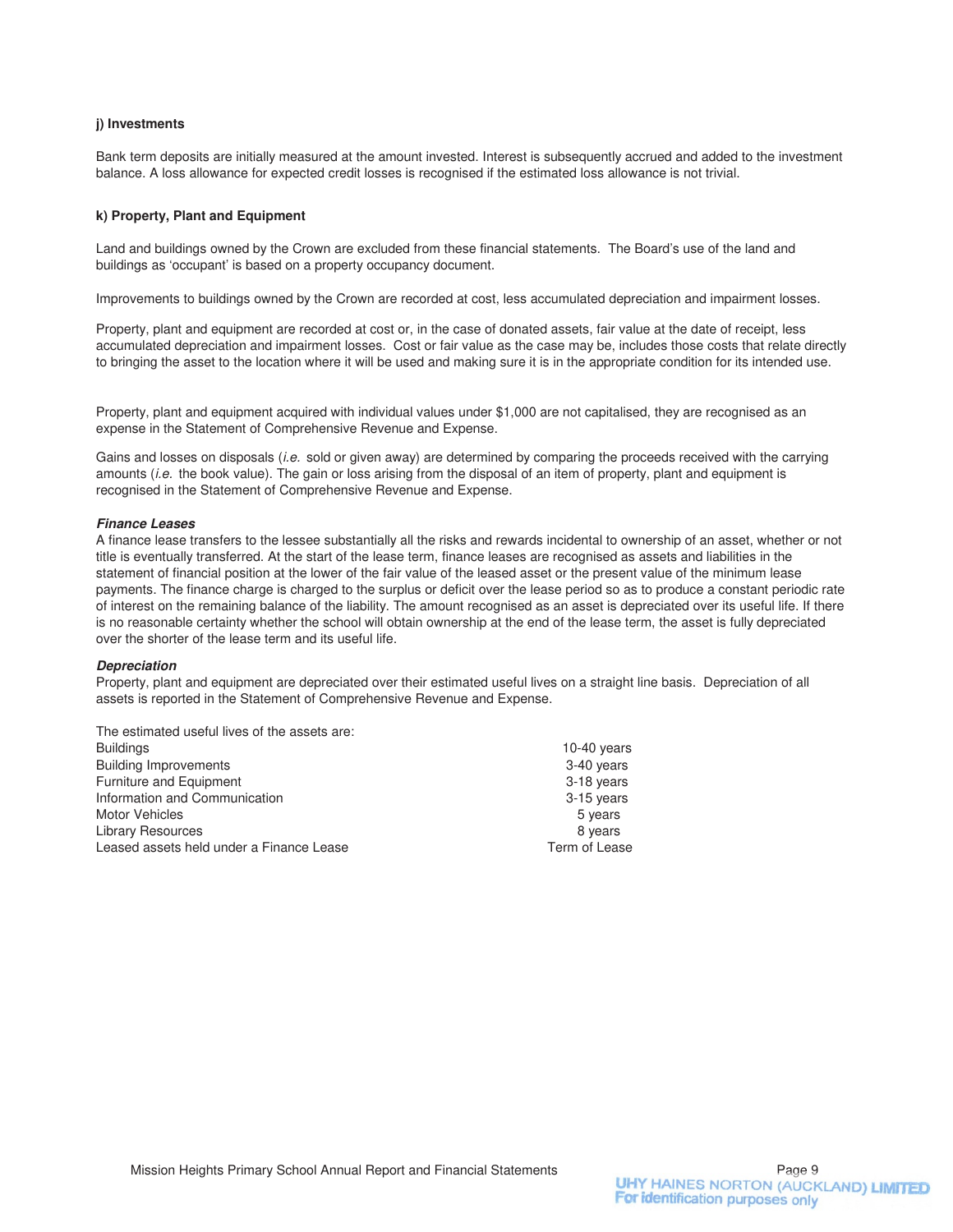#### **l) Intangible Assets**

#### Software costs

Computer software acquired by the School are capitalised on the basis of the costs incurred to acquire and bring to use the specific software. Costs associated with subsequent maintenance or licensing of software are recognised as an expense in the Statement of Comprehensive Revenue and Expense when incurred.

Computer software licences with individual values under \$1,000 are not capitalised, they are recognised as an expense in the Statement of Comprehensive Revenue and Expense when incurred.

Computer software that the school receives from the Ministry of Education is normally acquired through a non-exchange transaction and is not of a material amount. It's fair value can be assessed at time of acquisition if no other methods lead to a fair value determination. Computer software purchased directly from suppliers at market rates are considered exchange transactions and the fair value is the amount paid for the software.

The carrying value of software is amortised on a straight line basis over its useful life. The useful life of software is estimated as three years. The amortisation charge for each period and any impairment loss is recorded in the Statement of Comprehensive Revenue and Expense.

#### **m) Impairment of property, plant, and equipment and intangible assets**

The school does not hold any cash generating assets. Assets are considered cash generating where their primary objective is to generate a commercial return.

#### Non cash generating assets

Property, plant, and equipment and intangible assets held at cost that have a finite useful life are reviewed for impairment whenever events or changes in circumstances indicate that the carrying amount may not be recoverable. An impairment loss is recognised for the amount by which the asset's carrying amount exceeds its recoverable service amount. The recoverable service amount is the higher of an asset's fair value less costs to sell and value in use.

Value in use is determined using an approach based on either a depreciated replacement cost approach, restoration cost approach, or a service units approach. The most appropriate approach used to measure value in use depends on the nature of the impairment and availability of information.

If an asset's carrying amount exceeds its recoverable service amount, the asset is regarded as impaired and the carrying amount is written down to the recoverable amount. The total impairment loss is recognised in the surplus or deficit.

The reversal of an impairment loss is recognised in the surplus or deficit.

#### **n) Accounts Payable**

Accounts Payable represents liabilities for goods and services provided to the School prior to the end of the financial year which are unpaid. Accounts Payable are recorded at the amount of cash required to settle those liabilities. The amounts are unsecured and are usually paid within 30 days of recognition.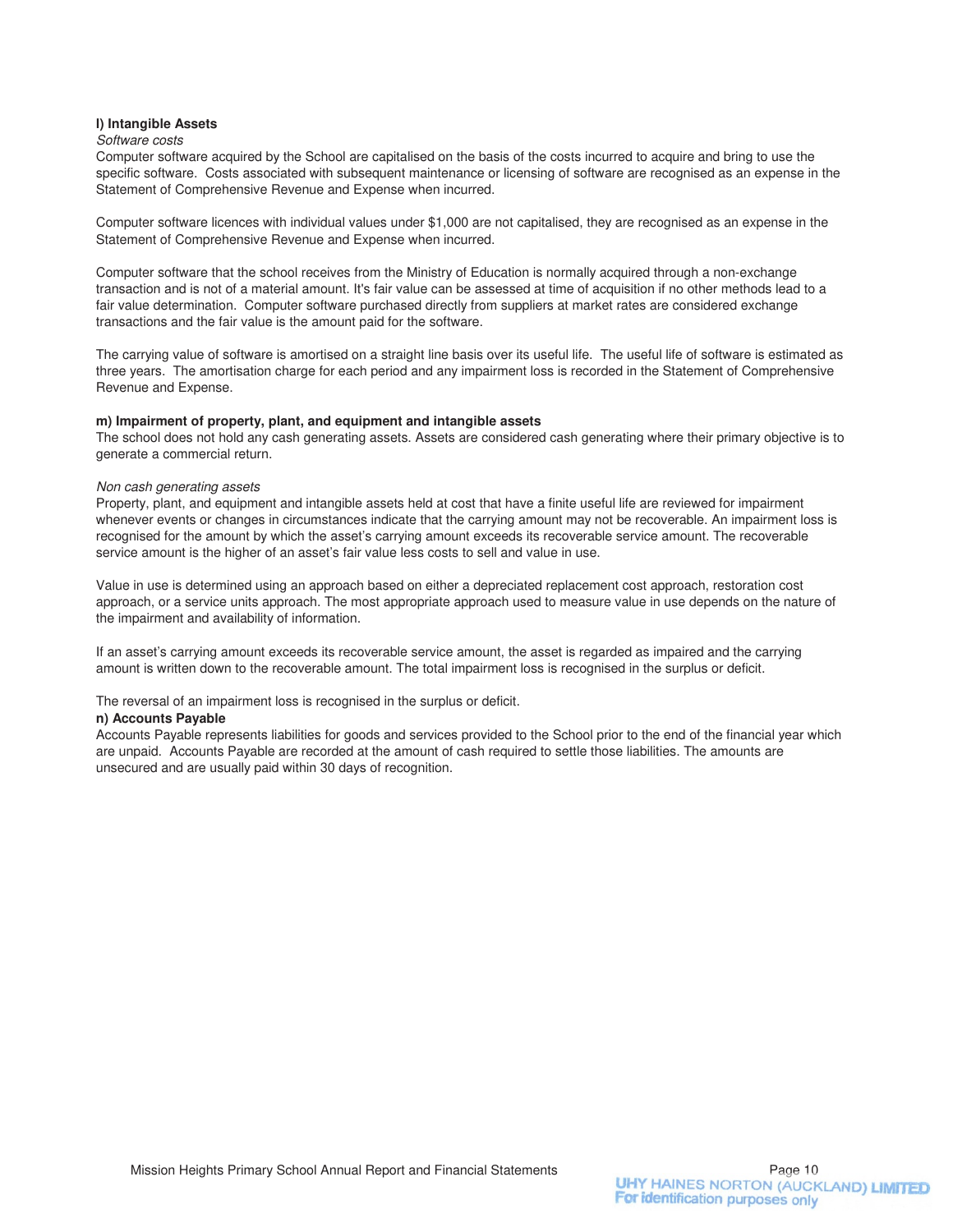#### **o) Employee Entitlements**

#### Short-term employee entitlements

Employee benefits that are due to be settled within 12 months after the end of the period in which the employee renders the related service are measured based on accrued entitlements at current rates of pay. These include salaries and wages accrued up to balance date, and also annual leave earned, by non teaching staff, to but not yet taken at balance date.

#### Long-term employee entitlements

Employee benefits that are due to be settled beyond 12 months after the end of the period in which the employee renders the related service, such as long service leave and retirement gratuities, have been calculated on an actuarial basis. The calculations are based on:

• likely future entitlements accruing to staff, based on years of service, years to entitlement, the likelihood that staff will reach the point of entitlement, and contractual entitlement information; and

• the present value of the estimated future cash flows.

#### **p) Revenue Received in Advance**

Revenue received in advance relates to fees received from students and grants received where there are unfulfilled obligations for the School to provide services in the future. The fees are recorded as revenue as the obligations are fulfilled and the fees earned.

The School holds sufficient funds to enable the refund of unearned fees in relation to international students, should the School be unable to provide the services to which they relate.

The School holds sufficient funds to enable the funds to be used for their intended purpose at any time.

#### **q) Funds Held in Trust**

Funds are held in trust where they have been received by the School for a specified purpose, or are being held on behalf of a third party and these transactions are not recorded in the Statement of Revenue and Expense.

The School holds sufficient funds to enable the funds to be used for their intended purpose at any time.

#### **r) Shared Funds**

Shared Funds are held on behalf of a cluster of participating schools as agreed with the Ministry of Education. The cluster of schools operate activities outside of school control. These amounts are not recorded in the Statement of Revenue and Expense. The School holds sufficient funds to enable the funds to be used for their intended purpose.

#### **s) Provision for Cyclical Maintenance**

The property from which the School operates is owned by the Crown, and is vested in the Ministry. The Ministry has gazetted a property occupancy document that sets out the Board's property maintenance responsibilities. The Board is responsible for maintaining the land, buildings and other facilities on the School site in a state of good order and repair.

Cyclical maintenance, which involves painting the interior and exterior of the School, makes up the most significant part of the Board's responsibilities outside day-to-day maintenance. The provision for cyclical maintenance represents the obligation the Board has to the Ministry and is based on the Board's ten year property plan (10YPP).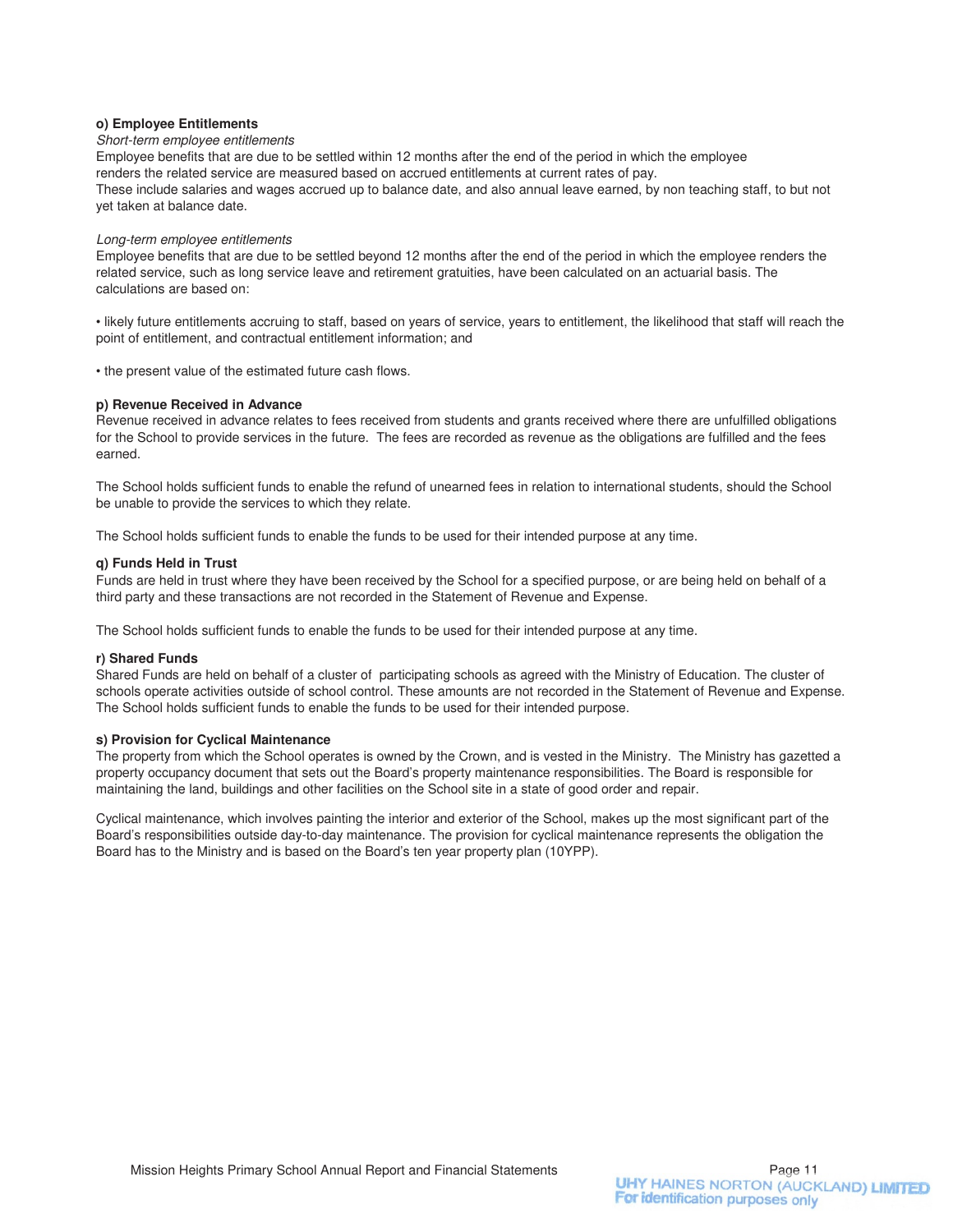#### **t) Financial Instruments**

The School's financial assets comprise cash and cash equivalents, accounts receivable, and investments. All of these financial assets, except for investments that are shares, are categorised as 'financial assets measured at amortised cost' for accounting purposes in accordance with financial reporting standards.

Investments that are shares are categorised as 'financial assets at fair value through other comprehensive revenue and expense' for accounting purposes in accordance with financial reporting standards.

The School's financial liabilities comprise accounts payable, borrowings, finance lease liability, and painting contract liability. All of these financial liabilities are categorised as 'financial liabilities measured at amortised cost' for accounting purposes in accordance with financial reporting standards.

#### **u) Borrowings**

Borrowings on normal commercial terms are initially recognised at the amount borrowed plus transaction costs. Interest due on the borrowings is subsequently accrued and added to the borrowings balance. Borrowings are classified as current liabilities unless the school has an unconditional right to defer settlement of the liability for at least 12 months after balance date.

Borrowings include but not limited to bank overdrafts, operating leases, finance leases, painting contracts and term loans.

#### **v) Goods and Services Tax (GST)**

The financial statements have been prepared on a GST exclusive basis, with the exception of accounts receivable and accounts payable which are stated as GST inclusive.

The net amount of GST paid to, or received from, the IRD, including the GST relating to investing and financing activities, is classified as a net operating cash flow in the statements of cash flows.

Commitments and contingencies are disclosed exclusive of GST.

#### **w) Budget Figures**

The budget figures are extracted from the School budget that was approved by the Board.

#### **x) Services received in-kind**

From time to time the School receives services in-kind, including the time of volunteers. The School has elected not to recognise services received in kind in the Statement of Comprehensive Revenue and Expense.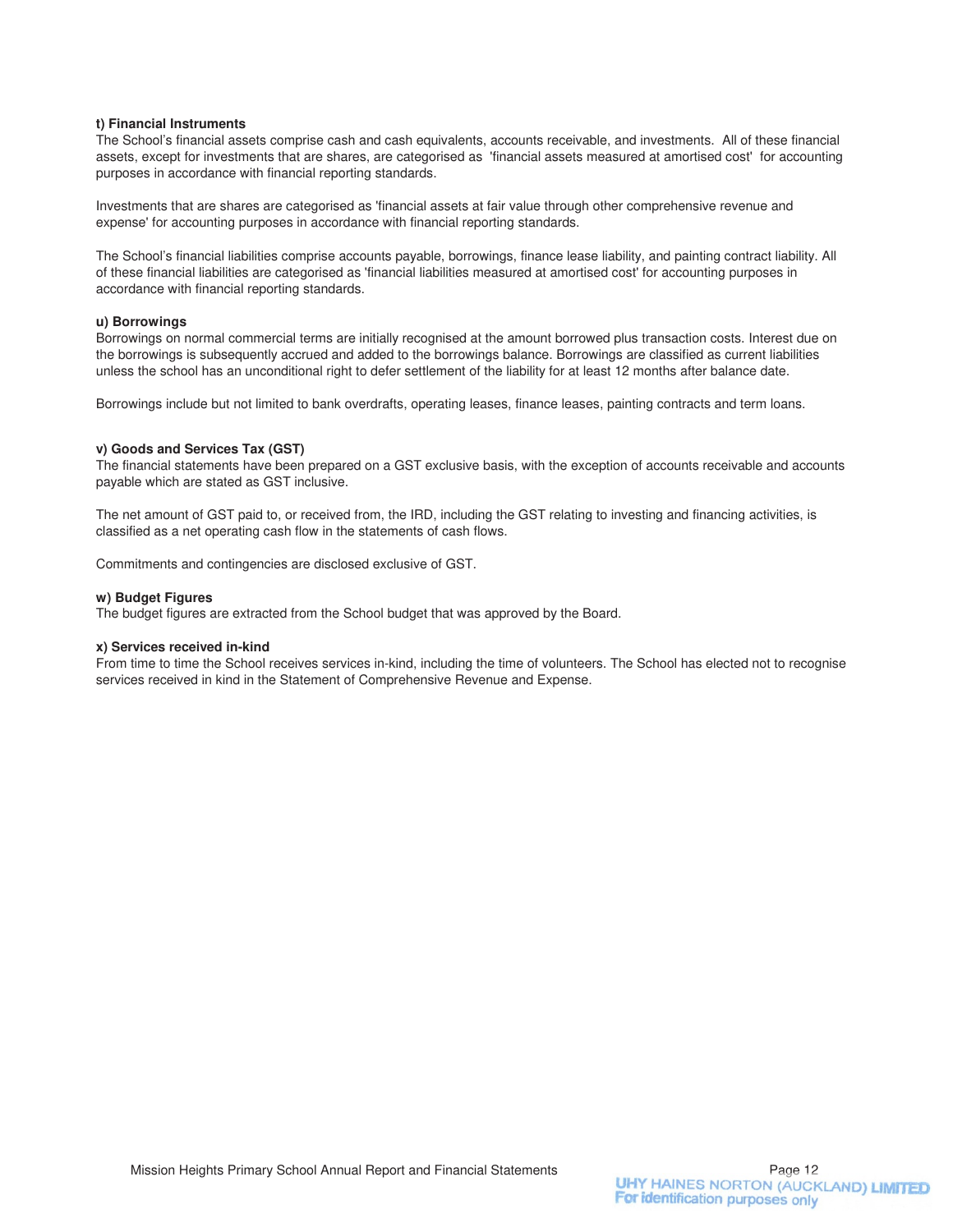#### **2. Government Grants**

| 4. GUVENINGIR GIRIRS                            |           |               |           |
|-------------------------------------------------|-----------|---------------|-----------|
|                                                 | 2020      | 2020          | 2019      |
|                                                 |           | <b>Budget</b> |           |
|                                                 | Actual    | (Unaudited)   | Actual    |
|                                                 | S         | S             | S         |
| <b>Operational Grants</b>                       | 988,649   | 902.430       | 841.431   |
| <b>Teachers' Salaries Grants</b>                | 2,950,567 | 2.540.805     | 2.671.284 |
| Use of Land and Buildings Grants                | 1.387.321 | 1.435.669     | 1,365,302 |
| Resource Teachers Learning and Behaviour Grants | 2.204     | 200           | 5.959     |
| Other MoE Grants                                | 289.615   | 200.310       | 240.816   |
|                                                 | 5.618.356 | 5.079.414     | 5.124.792 |

#### **3. Locally Raised Funds**

Local funds raised within the School's community are made up of:

|                                           | 2020    | 2020<br><b>Budget</b> | 2019    |
|-------------------------------------------|---------|-----------------------|---------|
|                                           | Actual  | (Unaudited)           | Actual  |
| Revenue                                   | \$      | \$                    | \$      |
| Donations                                 | 64,651  | 85,176                | 73,042  |
| Bequests & Grants                         | 66,675  |                       | 1,491   |
| Activities                                | 135,379 | 176,990               | 162,900 |
| Trading                                   | 30,937  | 40,000                | 38,899  |
| Fundraising                               | 14,278  | 35,200                | 34,880  |
|                                           | 311,920 | 337,366               | 311,212 |
| <b>Expenses</b>                           |         |                       |         |
| Activities                                | 36,416  | 146,600               | 113,084 |
| Trading                                   | 32,782  | 40,000                | 45,044  |
| Fundraising (Costs of Raising Funds)      | 5,969   | 17,300                | 15,830  |
| Other Locally Raised Funds Expenditure    |         |                       | 861     |
|                                           | 75,167  | 203,900               | 174,819 |
| Surplus for the year Locally raised funds | 236,753 | 133,466               | 136,393 |
|                                           |         |                       |         |

#### **4. Learning Resources**

|                                          |           | <b>Budget</b> |           |
|------------------------------------------|-----------|---------------|-----------|
|                                          | Actual    | (Unaudited)   | Actual    |
|                                          | \$        | \$            | \$        |
| Curricular                               | 125.203   | 130.800       | 76,290    |
| Information and Communication Technology | 23.816    | 33.679        | 15.054    |
| <b>Library Resources</b>                 | 2.722     | 3.450         | 2.470     |
| <b>Employee Benefits - Salaries</b>      | 3,327,088 | 2.896.805     | 3,070,136 |
| <b>Staff Development</b>                 | 37.686    | 47.000        | 84.763    |
|                                          | 3.516.515 | 3.111.734     | 3.248.713 |

**2020 2020 2019**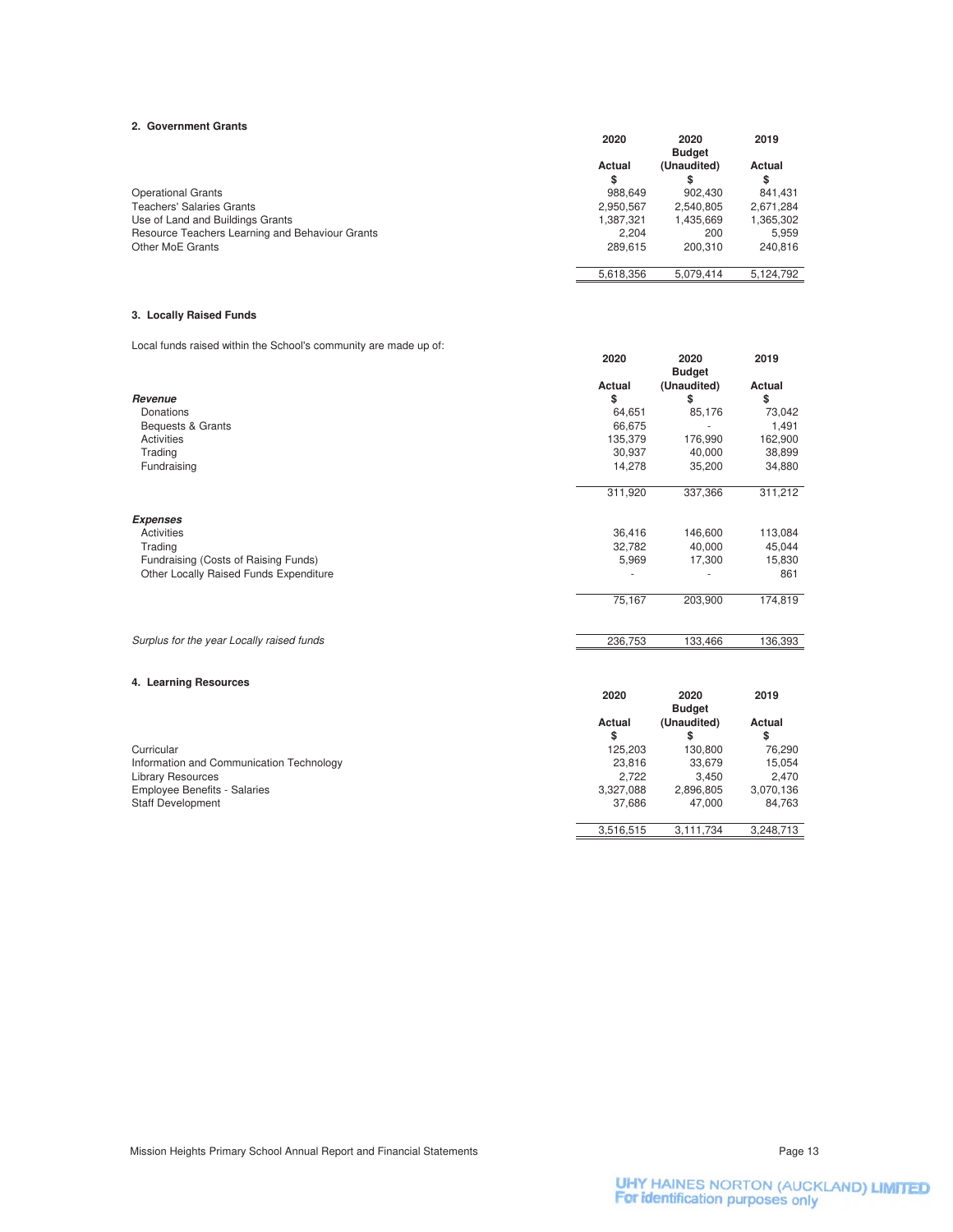#### **5. Administration**

|                                                | 2020    | 2020          | 2019    |
|------------------------------------------------|---------|---------------|---------|
|                                                |         | <b>Budget</b> |         |
|                                                | Actual  | (Unaudited)   | Actual  |
|                                                | \$      | S             | \$      |
| Audit Fee                                      | 5,592   | 5,592         | 5,433   |
| Board of Trustees Fees                         | 4.280   | 7.000         | 4,850   |
| <b>Board of Trustees Expenses</b>              | 6.336   | 10.000        | 22,555  |
| Communication                                  | 19.448  | 21.500        | 17,532  |
| Consumables                                    | 11.625  | 16.390        | 11,643  |
| <b>Operating Lease</b>                         | 635     | 360           | 390     |
| Other                                          | 42.248  | 46.050        | 38,144  |
| <b>Employee Benefits - Salaries</b>            | 110.273 | 158.000       | 117.692 |
| Insurance                                      | 7.137   | 3.000         | 7.152   |
| Service Providers, Contractors and Consultancy | 19.988  | 22,000        | 19,500  |
|                                                | 227.562 | 289.892       | 244.891 |

#### **6. Property**

|                                      | 2020                     | 2020          | 2019      |
|--------------------------------------|--------------------------|---------------|-----------|
|                                      |                          | <b>Budget</b> |           |
|                                      | Actual                   | (Unaudited)   | Actual    |
|                                      | \$                       | S             | \$        |
| Caretaking and Cleaning Consumables  | 77.960                   | 72,000        | 70,221    |
| <b>Cyclical Maintenance Expense</b>  | (82, 368)                | 11.167        | (222)     |
| Grounds                              | 1.621                    | 9.000         | 1.741     |
| Heat, Light and Water                | 56.950                   | 63.150        | 59,138    |
| Repairs and Maintenance              | 87.732                   | 65.500        | 66.344    |
| Use of Land and Buildings            | 1,387,321                | 1,435,669     | 1,365,302 |
| Security                             | 6.526                    | 6.000         | 6.454     |
| <b>Employee Benefits - Salaries</b>  | 65,687                   | 46.992        | 41,524    |
| <b>Contractors &amp; Consultants</b> | $\overline{\phantom{a}}$ | ۰             | 4,284     |
|                                      | 1.601.429                | 1,709,478     | 1.614.786 |

The use of land and buildings figure represents 8% of the school's total property value. Property values are established as part of the nationwide revaluation exercise that is conducted every 30 June for the Ministry of Education's year-end reporting purposes.

#### **7. Depreciation**

|                                          | 2020    | 2020<br><b>Budget</b> | 2019    |
|------------------------------------------|---------|-----------------------|---------|
|                                          | Actual  | (Unaudited)           | Actual  |
|                                          | \$      | \$                    | \$      |
| <b>Buildings</b>                         | .863    | 2.269                 | 1,863   |
| <b>Building Improvements</b>             | 5,262   | 6,273                 | 5,150   |
| Furniture and Equipment                  | 41.853  | 53.503                | 43,926  |
| Information and Communication Technology | 73.119  | 75,698                | 62,147  |
| <b>Motor Vehicles</b>                    | 6,562   | 8.727                 | 7,165   |
| <b>Leased Assets</b>                     | 24,148  | 30,739                | 25,236  |
| <b>Library Resources</b>                 | 3,238   | 3.791                 | 3,112   |
|                                          | 156.045 | 181,000               | 148.599 |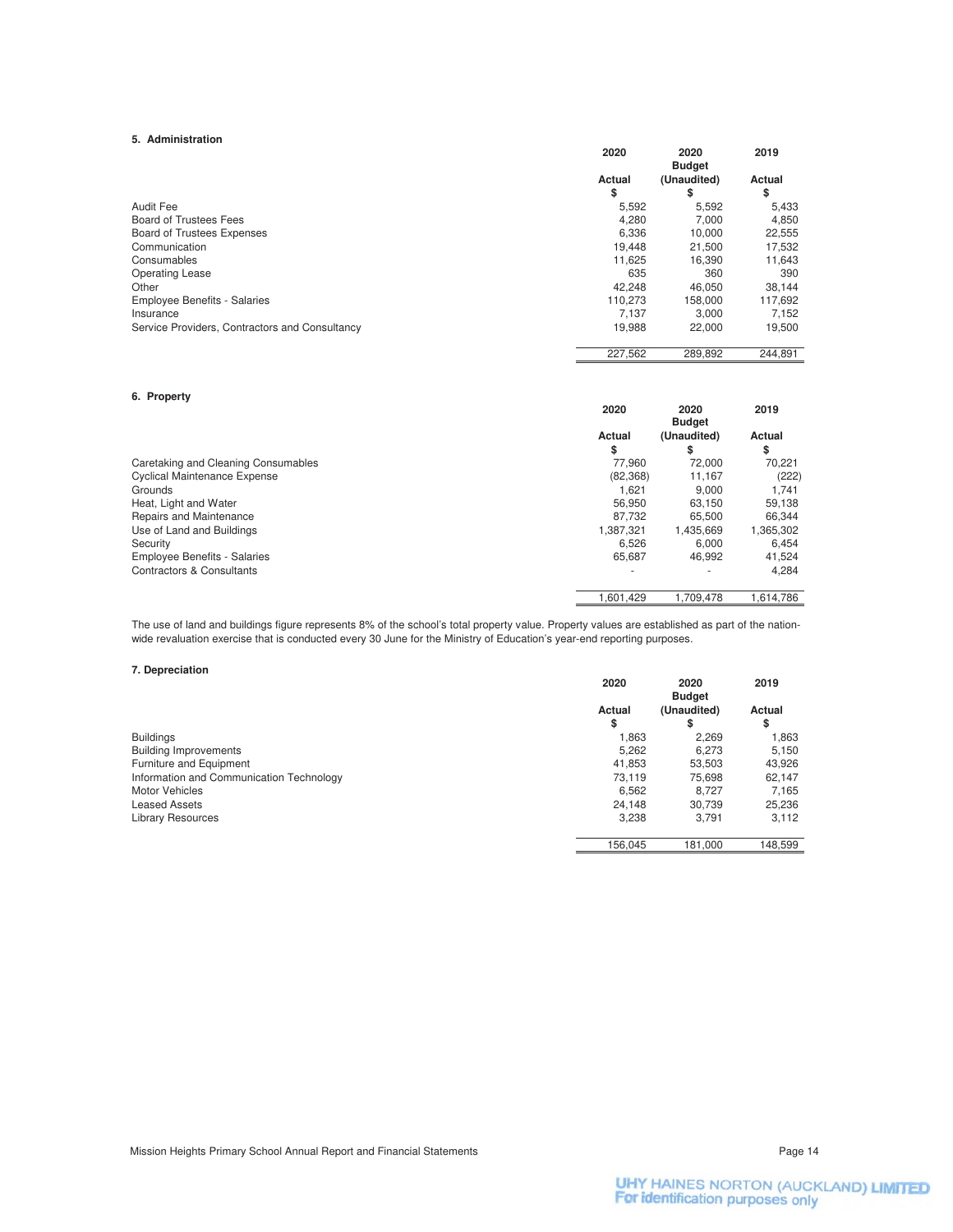#### **8. Cash and Cash Equivalents**

| <b>0. Casil and Casil Equivalents</b>    | 2020   | 2020<br><b>Budget</b>    | 2019   |
|------------------------------------------|--------|--------------------------|--------|
|                                          | Actual | (Unaudited)              | Actual |
|                                          | \$     | \$                       | \$     |
| Cash on Hand                             | 529    |                          | 579    |
| <b>Bank Current Account</b>              | 57.067 | 46.342                   | 42.727 |
| <b>Bank Call Account</b>                 | -      | 446                      | 411    |
| Short-term Bank Deposits                 | $\sim$ | $\overline{\phantom{a}}$ | 30,000 |
| Cash equivalents for Cash Flow Statement | 57,596 | 46,788                   | 73.717 |

The carrying value of short-term deposits with original maturity dates of 90 days or less approximates their fair value.

#### **9. Accounts Receivable**

|                                            | 2020    | 2020<br><b>Budget</b> | 2019    |
|--------------------------------------------|---------|-----------------------|---------|
|                                            | Actual  | (Unaudited)           | Actual  |
|                                            | \$      | \$                    | \$      |
| Receivables                                | 8,049   | 10,123                | 4,560   |
| Receivables from the Ministry of Education |         |                       | 376     |
| <b>Banking Staffing Underuse</b>           | 6,278   |                       | 8,517   |
| Interest Receivable                        | 33,814  | 43.931                | 35,688  |
| Teacher Salaries Grant Receivable          | 240.651 | 187,926               | 178,014 |
|                                            | 288,792 | 241,980               | 227,155 |
| Receivables from Exchange Transactions     | 41,863  | 54,054                | 40,248  |
| Receivables from Non-Exchange Transactions | 246.929 | 187.926               | 186,907 |
|                                            | 288,792 | 241,980               | 227,155 |

#### **10. Investments**

The School's investment activities are classified as follows:

|                                              | 2020         | 2020<br><b>Budget</b> | 2019         |
|----------------------------------------------|--------------|-----------------------|--------------|
|                                              | Actual<br>\$ | (Unaudited)<br>\$     | Actual<br>\$ |
| <b>Current Asset</b>                         |              |                       |              |
| Short-term Bank Deposits                     | 1,736,064    | 1.795.929             | 615,929      |
| Non-current Asset<br>Long-term Bank Deposits | 488.869      |                       | 1,337,208    |
| <b>Total Investments</b>                     | 2,224,933    | 1.795.929             | 1,953,137    |
|                                              |              |                       |              |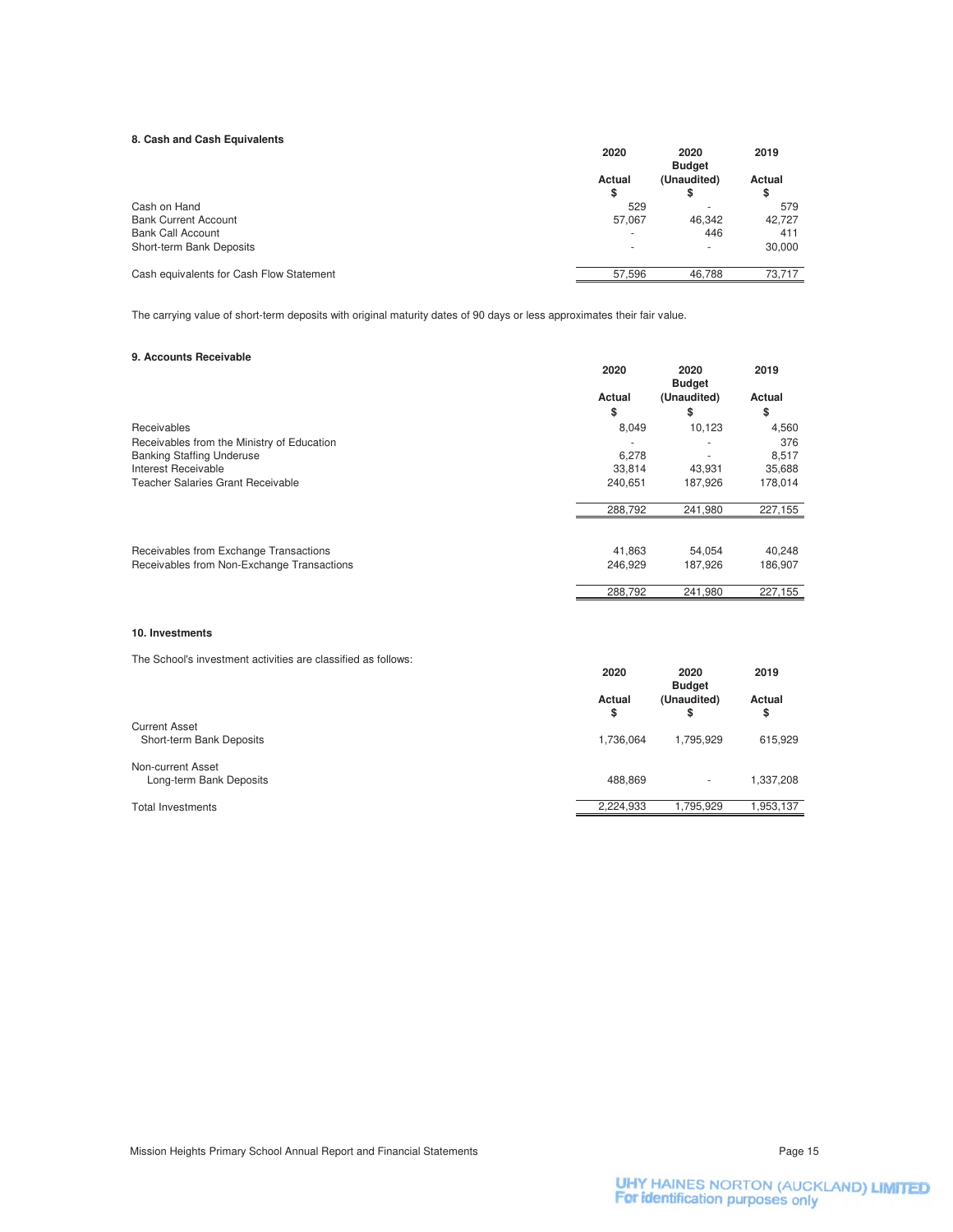#### **11. Property, Plant and Equipment**

|                                          | Opening<br>Balance (NBV) | Additions | <b>Disposals</b> | Impairment | Depreciation | Total (NBV) |
|------------------------------------------|--------------------------|-----------|------------------|------------|--------------|-------------|
| 2020                                     | \$                       | \$        | \$               | \$         | \$           | \$          |
| <b>Buildings</b>                         | 39,662                   |           |                  |            | (1,863)      | 37,799      |
| <b>Building Improvements</b>             | 70.229                   |           | (3,963)          | ٠          | (5, 262)     | 61,004      |
| Furniture and Equipment                  | 327,310                  | 51.279    | (9,646)          | ٠          | (41, 853)    | 327,090     |
| Information and Communication Technology | 159.671                  | 145.739   | (523)            | ۰          | (73, 119)    | 231,768     |
| <b>Motor Vehicles</b>                    | 15.926                   |           |                  |            | (6, 562)     | 9,364       |
| <b>Leased Assets</b>                     | 48.532                   | 27.125    |                  | $\sim$     | (24.148)     | 51,509      |
| <b>Library Resources</b>                 | 12.259                   | 3.302     |                  |            | (3,238)      | 12,323      |
| Balance at 31 December 2020              | 673,589                  | 227.445   | (14, 132)        |            | (156.045)    | 730,857     |

The net carrying value of equipment held under a finance lease is \$51,509 (2019: \$48,532)

|                                          | Cost or<br>Valuation | Accumulated<br>Depreciation | <b>Net Book</b><br>Value |
|------------------------------------------|----------------------|-----------------------------|--------------------------|
| 2020                                     | \$                   | \$                          | \$                       |
| <b>Buildings</b>                         | 49.131               | (11, 332)                   | 37,799                   |
| <b>Building Improvements</b>             | 82.170               | (21, 166)                   | 61,004                   |
| Furniture and Equipment                  | 714.978              | (387, 888)                  | 327,090                  |
| Information and Communication Technology | 472.877              | (241.109)                   | 231,768                  |
| <b>Motor Vehicles</b>                    | 38,309               | (28, 945)                   | 9,364                    |
| <b>Leased Assets</b>                     | 83.541               | (32,032)                    | 51,509                   |
| Library Resources                        | 61,885               | (49, 562)                   | 12,323                   |
| Balance at 31 December 2020              | 1.502.891            | (772.034)                   | 730,857                  |

| 2019                                     | Opening<br>Balance (NBV)<br>\$ | Additions<br>S | <b>Disposals</b><br>S | Impairment<br>\$ | Depreciation<br>S | Total (NBV)<br>\$ |
|------------------------------------------|--------------------------------|----------------|-----------------------|------------------|-------------------|-------------------|
|                                          |                                |                |                       |                  |                   |                   |
| <b>Buildings</b>                         | 41.525                         |                |                       | ٠                | (1,863)           | 39,662            |
| <b>Building Improvements</b>             | 38.907                         | 36.472         |                       | ۰                | (5, 150)          | 70,229            |
| Furniture and Equipment                  | 345.706                        | 25.913         | (383)                 | ٠                | (43,926)          | 327,310           |
| Information and Communication Technology | 129.377                        | 105,218        | (12, 777)             | ٠                | (62, 147)         | 159,671           |
| <b>Motor Vehicles</b>                    | 20,926                         | 2,165          |                       | ۰                | (7, 165)          | 15,926            |
| <b>Leased Assets</b>                     | 53.227                         | 21.013         | (472)                 | ۰                | (25, 236)         | 48,532            |
| <b>Library Resources</b>                 | 12.318                         | 3,053          | ۰                     | ۰                | (3, 112)          | 12,259            |
| Balance at 31 December 2019              | 641.986                        | 193.834        | (13,632)              |                  | (148.599)         | 673,589           |

The net carrying value of equipment held under a finance lease is \$48,532 (2018: \$53,227)

| 2019                                     | Cost or<br>Valuation<br>\$ | Accumulated<br>Depreciation<br>\$ | <b>Net Book</b><br>Value<br>\$ |
|------------------------------------------|----------------------------|-----------------------------------|--------------------------------|
| <b>Buildings</b>                         | 49.131                     | (9, 469)                          | 39,662                         |
| <b>Building Improvements</b>             | 88.930                     | (18.701)                          | 70.229                         |
| Furniture and Equipment                  | 691.132                    | (363, 822)                        | 327,310                        |
| Information and Communication Technology | 328.777                    | (169.106)                         | 159,671                        |
| <b>Motor Vehicles</b>                    | 38,309                     | (22, 383)                         | 15,926                         |
| <b>Leased Assets</b>                     | 83.535                     | (35.003)                          | 48,532                         |
| <b>Library Resources</b>                 | 58.583                     | (46, 324)                         | 12,259                         |
| Balance at 31 December 2019              | ,338,397                   | (664.808)                         | 673,589                        |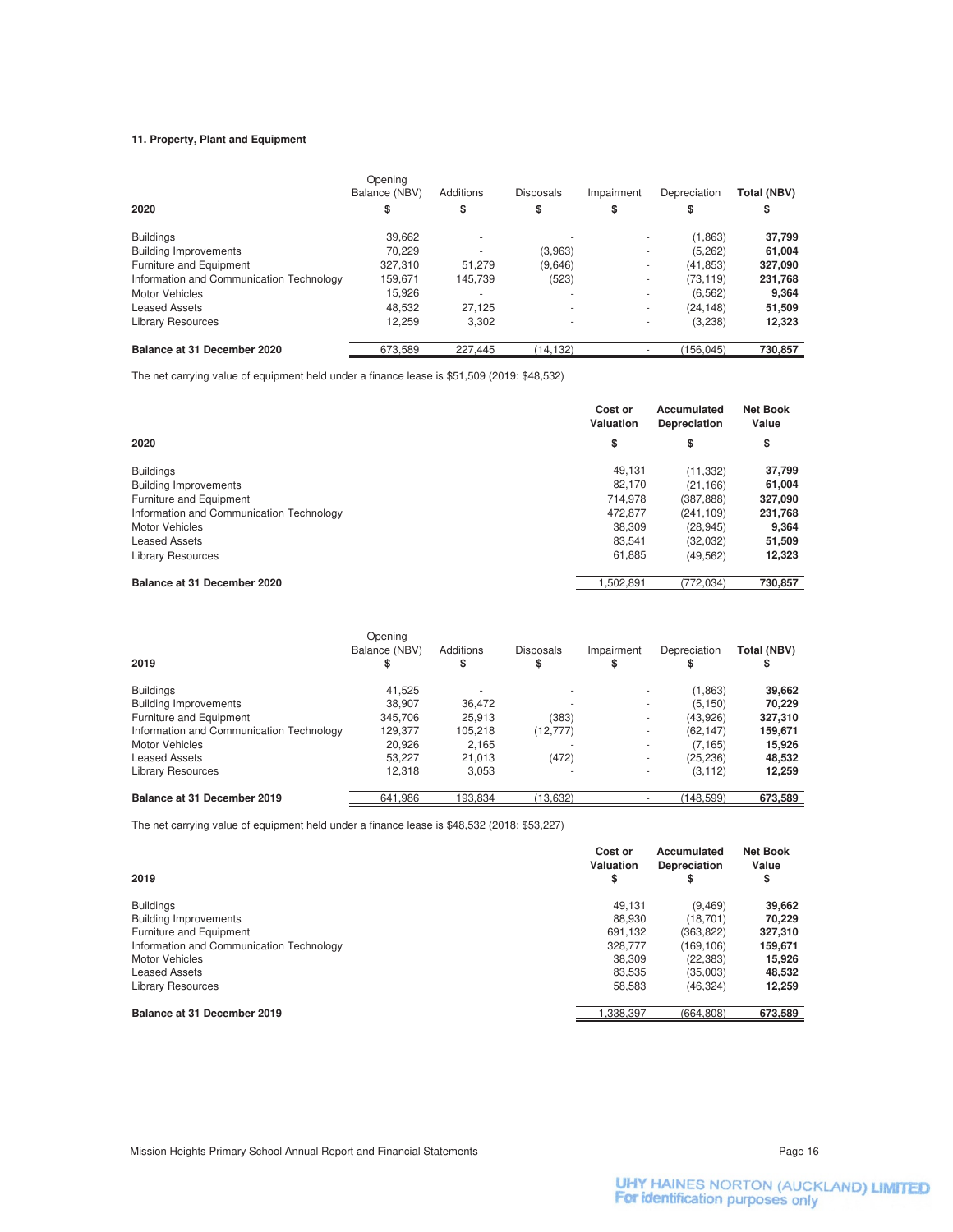#### **12. Accounts Payable**

|                                                                         | 2020     | 2020<br><b>Budget</b>    | 2019    |
|-------------------------------------------------------------------------|----------|--------------------------|---------|
|                                                                         | Actual   | (Unaudited)              | Actual  |
|                                                                         | \$       | \$                       | \$      |
| <b>Operating Creditors</b>                                              | 173,899  | 65,605                   | 51,373  |
| Accruals                                                                | 5,592    | 5,289                    | 5,433   |
| Capital Accruals for PPE items                                          | ä,       | $\overline{\phantom{a}}$ | 1,748   |
| <b>Employee Entitlements - Salaries</b>                                 | 240,651  | 187,926                  | 178,014 |
| Employee Entitlements - Leave Accrual                                   | 11,576   | 3,569                    | 4,429   |
|                                                                         | 431,718  | 262,389                  | 240,997 |
|                                                                         |          |                          |         |
| Payables for Exchange Transactions                                      | 431,718  | 262,389                  | 240,997 |
| Payables for Non-exchange Transactions - Taxes Payable (PAYE and Rates) |          |                          |         |
| Payables for Non-exchange Transactions - Other                          |          |                          |         |
|                                                                         | 431,718  | 262,389                  | 240,997 |
| The carrying value of payables approximates their fair value.           |          |                          |         |
| 13. Revenue Received in Advance                                         |          |                          |         |
|                                                                         | 2020     | 2020<br><b>Budget</b>    | 2019    |
|                                                                         | Actual   | (Unaudited)              | Actual  |
|                                                                         | \$       | \$                       | \$      |
| Other                                                                   | 3,123    | 23,771                   | 29,848  |
|                                                                         | 3,123    | 23,771                   | 29,848  |
|                                                                         |          |                          |         |
| 14. Provision for Cyclical Maintenance                                  | 2020     | 2020                     | 2019    |
|                                                                         |          | <b>Budget</b>            |         |
|                                                                         | Actual   | (Unaudited)              | Actual  |
|                                                                         | \$       | \$                       | \$      |
| Provision at the Start of the Year                                      | 94,578   | 46,800                   | 94,800  |
| Increase/(decrease) to the Provision During the Year                    | 13,652   | 11,167                   | (222)   |
| Adjustment to the Provision                                             | (96,020) |                          | ä,      |
| Provision at the End of the Year                                        | 12,210   | 57,967                   | 94,578  |
|                                                                         |          |                          |         |
| Cyclical Maintenance - Current                                          | 6,000    | 57,967                   | 94,578  |
| Cyclical Maintenance - Term                                             | 6,210    |                          |         |

#### **15. Finance Lease Liability**

The School has entered into a number of finance lease agreements for computers and other ICT equipment. Minimum lease payments payable:

|                                                  | 2020   | 2020<br><b>Budget</b> | 2019   |
|--------------------------------------------------|--------|-----------------------|--------|
|                                                  | Actual | (Unaudited)           | Actual |
|                                                  | S      |                       | S      |
| No Later than One Year                           | 27.127 | 20.621                | 24,318 |
| Later than One Year and no Later than Five Years | 37.489 | 36.221                | 34.486 |
|                                                  | 64.616 | 56.842                | 58.804 |

57,967 12,210 94,578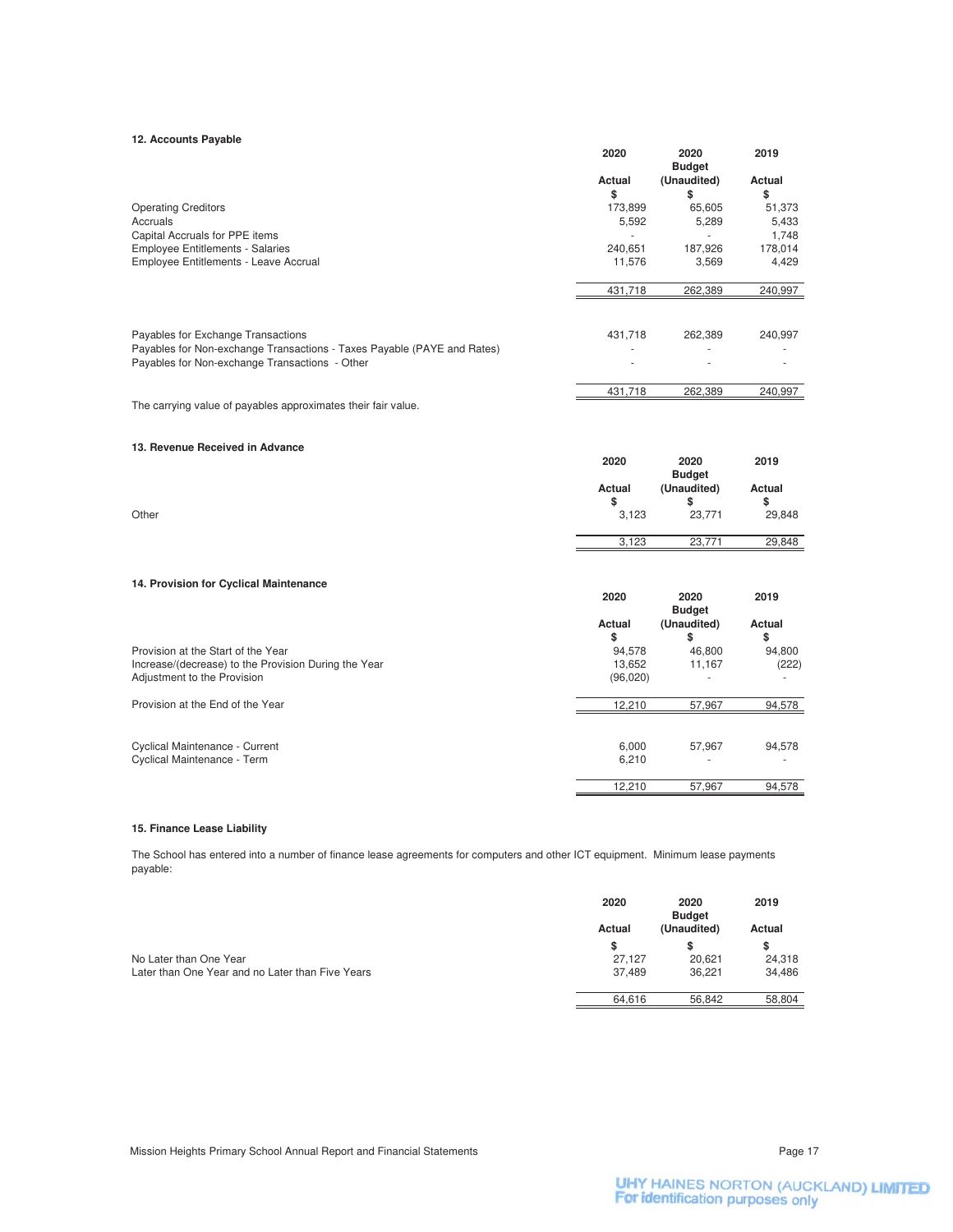#### **16. Funds Owed (Held) for Capital Works Projects**

During the year the School received and applied funding from the Ministry of Education for the following capital works projects:

|                                                                                                                  | 2020                     | Opening<br><b>Balances</b><br>\$ | Receipts<br>from MoE<br>\$ | <b>Payments</b><br>\$ | <b>BOT</b><br>Contribution/<br>(Write-off to<br><b>R&amp;M)</b> | Closing<br><b>Balances</b><br>\$ |
|------------------------------------------------------------------------------------------------------------------|--------------------------|----------------------------------|----------------------------|-----------------------|-----------------------------------------------------------------|----------------------------------|
| AMS combined - A,B1,C<br><b>Gates Project Shared</b>                                                             | in progress<br>completed | (31, 232)<br>5,038               | 512,512                    | (553, 435)<br>5,038   |                                                                 | 9,691                            |
| A,B1,C Upgrade of Security System                                                                                | in progress              |                                  |                            | (13,952)              |                                                                 | 13,952                           |
| SIP Project MoE                                                                                                  | in progress              |                                  |                            | (3,261)               |                                                                 | 3,261                            |
| <b>Totals</b>                                                                                                    |                          | (26, 194)                        | 512,512                    | (565, 610)            | $\overline{\phantom{a}}$                                        | 26,904                           |
| Represented by:<br>Funds Held on Behalf of the Ministry of Education<br>Funds Due from the Ministry of Education |                          |                                  |                            |                       |                                                                 | 26,904<br>26,904                 |
|                                                                                                                  | 2019                     | Opening<br><b>Balances</b><br>\$ | Receipts<br>from MoE<br>\$ | <b>Payments</b><br>\$ | <b>BOT</b><br>Contribution/<br>(Write-off to<br><b>R&amp;M)</b> | Closing<br><b>Balances</b><br>\$ |
| AMS combined - A,B1,C                                                                                            | in progress              |                                  | 64,064                     | (32, 832)             |                                                                 | (31, 232)                        |
| <b>Gates Project Shared</b>                                                                                      | in progress              |                                  |                            | (5,038)               |                                                                 | 5,038                            |
| Totals                                                                                                           |                          |                                  | 64,064                     | (37, 870)             | $\overline{\phantom{a}}$                                        | (26, 194)                        |

#### **17. Related Party Transactions**

The School is a controlled entity of the Crown, and the Crown provides the major source of revenue to the school. The school enters into transactions with other entities also controlled by the Crown, such as government departments, state-owned enterprises and other Crown entities. Transactions with these entities are not disclosed as they occur on terms and conditions no more or less favourable than those that it is reasonable to expect the school would have adopted if dealing with that entity at arm's length.

Related party disclosures have not been made for transactions with related parties that are within a normal supplier or client/recipient relationship on terms and condition no more or less favourable than those that it is reasonable to expect the school would have adopted in dealing with the party at arm's length in the same circumstances. Further, transactions with other government agencies (for example, Government departments and Crown entities) are not disclosed as related party transactions when they are consistent with the normal operating arrangements between government agencies and undertaken on the normal terms and conditions for such transactions.

#### **18. Remuneration**

Key management personnel compensation

Key management personnel of the School include all trustees of the Board, Principal, Deputy Principals and Heads of Departments.

|                                             | 2020<br>Actual<br>\$ | 2019<br>Actual<br>\$ |
|---------------------------------------------|----------------------|----------------------|
| <b>Board Members</b>                        |                      |                      |
| Remuneration                                | 4,280                | 4,850                |
| Full-time equivalent members                | 0.10                 | 0.15                 |
| Leadership Team                             |                      |                      |
| Remuneration                                | 684,563              | 758,866              |
| Full-time equivalent members                | 6.00                 | 7.00                 |
| Total key management personnel remuneration | 688,843              | 763,716              |
| Total full-time equivalent personnel        | 6.10                 | 7.15                 |

The full time equivalent for Board members has been determined based on attendance at Board meetings, Committee meetings and for other obligations of the Board, such as stand downs and suspensions, plus the estimated time for Board members to prepare for meetings.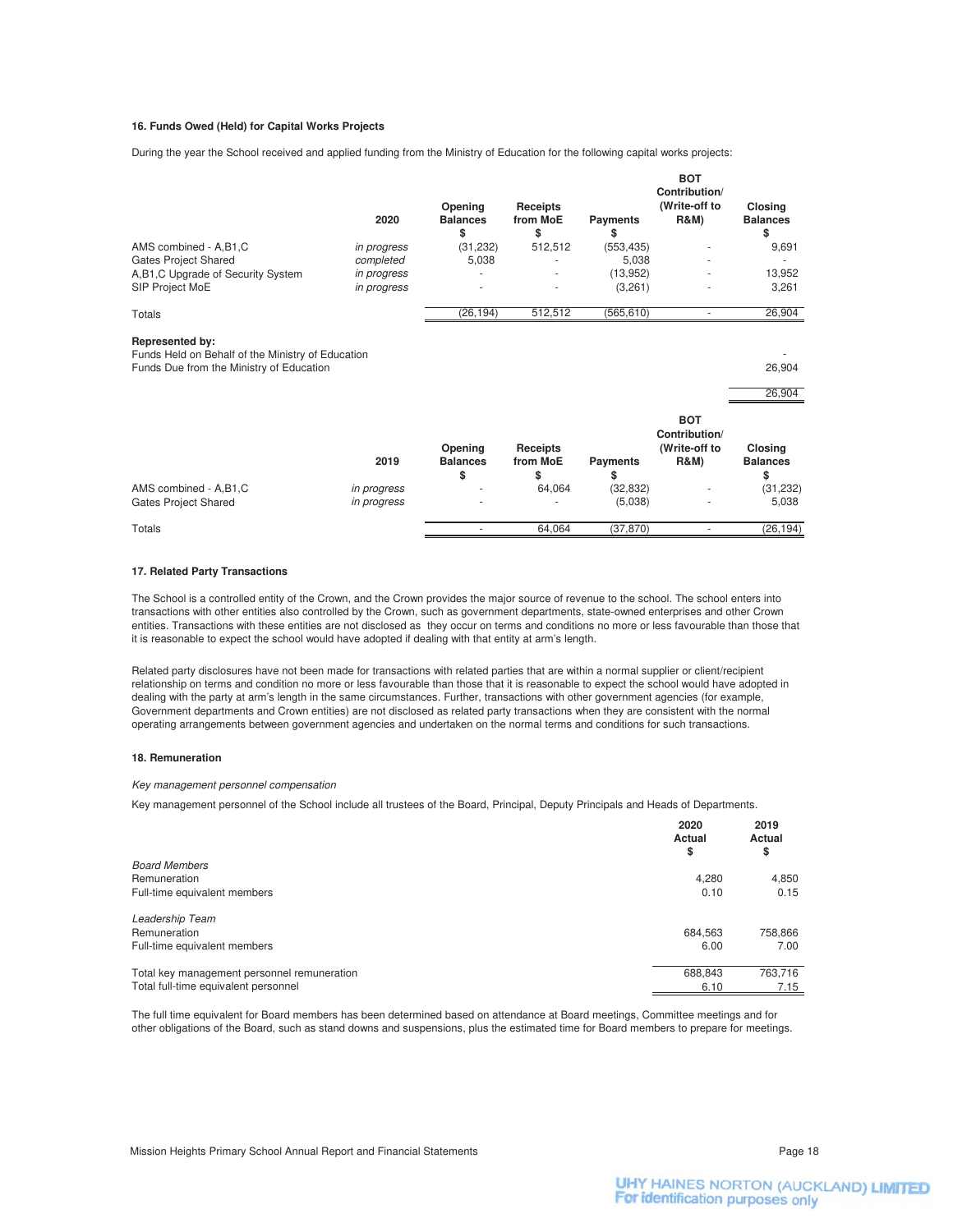**Principal** 

The total value of remuneration paid or payable to the Principal was in the following bands:

|                                                  | 2020                     | 2019<br>Actual |
|--------------------------------------------------|--------------------------|----------------|
|                                                  | Actual                   |                |
| Salaries and Other Short-term Employee Benefits: | \$000                    | \$000          |
| Salary and Other Payments                        | 150 - 160                | 150 - 160      |
| Benefits and Other Emoluments                    | $\overline{\phantom{a}}$ | $4 - 5$        |
| <b>Termination Benefits</b>                      | $\sim$                   |                |

#### Other Employees

The number of other employees with remuneration greater than \$100,000 was in the following bands:

| Remuneration<br>\$000    | 2020      | 2019<br>FTE Number FTE Number |
|--------------------------|-----------|-------------------------------|
| $100 - 110$<br>110 - 120 | ٠<br>2.00 | 2.00<br>1.00                  |
|                          | 2.00      | 3.00                          |

The disclosure for 'Other Employees' does not include remuneration of the Principal.

#### **19. Compensation and Other Benefits Upon Leaving**

The total value of compensation or other benefits paid or payable to persons who ceased to be trustees, committee member, or employees during the financial year in relation to that cessation and number of persons to whom all or part of that total was payable was as follows:

|                  | 2020<br>Actual | 2019<br>Actual          |
|------------------|----------------|-------------------------|
| Total            | \$4,200        | $\sim 100$ km s $^{-1}$ |
| Number of People |                | $\sim$ $\sim$ $\sim$    |

#### **20. Contingencies**

There are no contingent liabilities (except as noted below) and no contingent assets as at 31 December 2020 (Contingent liabilities and assets at 31 December 2019: nil).

#### **Holidays Act Compliance – schools payroll**

The Ministry of Education performs payroll processing and payments on behalf of school boards of trustees, through payroll service provider Education Payroll Limited.

The Ministry's review of the schools sector payroll to ensure compliance with the Holidays Act 2003 is ongoing. The current phase of this review is to design potential solutions for any compliance breaches discovered in the initial phase of the Programme. Final calculations and potential impact on any specific individual will not be known until further detailed analysis and solutions have been completed.

To the extent that any obligation cannot reasonably be quantified at 31 December 2020, a contingent liability for the school may exist.

#### **21. Commitments**

#### **(a) Capital Commitments**

As at 31 December 2020 the Board has entered into contract agreements for capital works as follows:

Contract for the AMS combined - A,B1,C as agent for the Ministry of Education. This project is fully funded by the Ministry and \$576,576 has been received of which \$553,435 has been spent on the project to balance date. This project has been approved by the Ministry; and

Contract for the A,B1,C Upgrade of Security System as agent for the Ministry of Education. This project is fully funded by the Ministry and has been received of which \$13,952 has been spent on the project to balance date. This project has been approved by the Ministry; and

Contract for the SIP Project MoE as agent for the Ministry of Education. This project is fully funded by the Ministry and has been received of which \$3,261 has been spent on the project to balance date. This project has been approved by the Ministry.

(Capital commitments at 31 December 2019: nil).